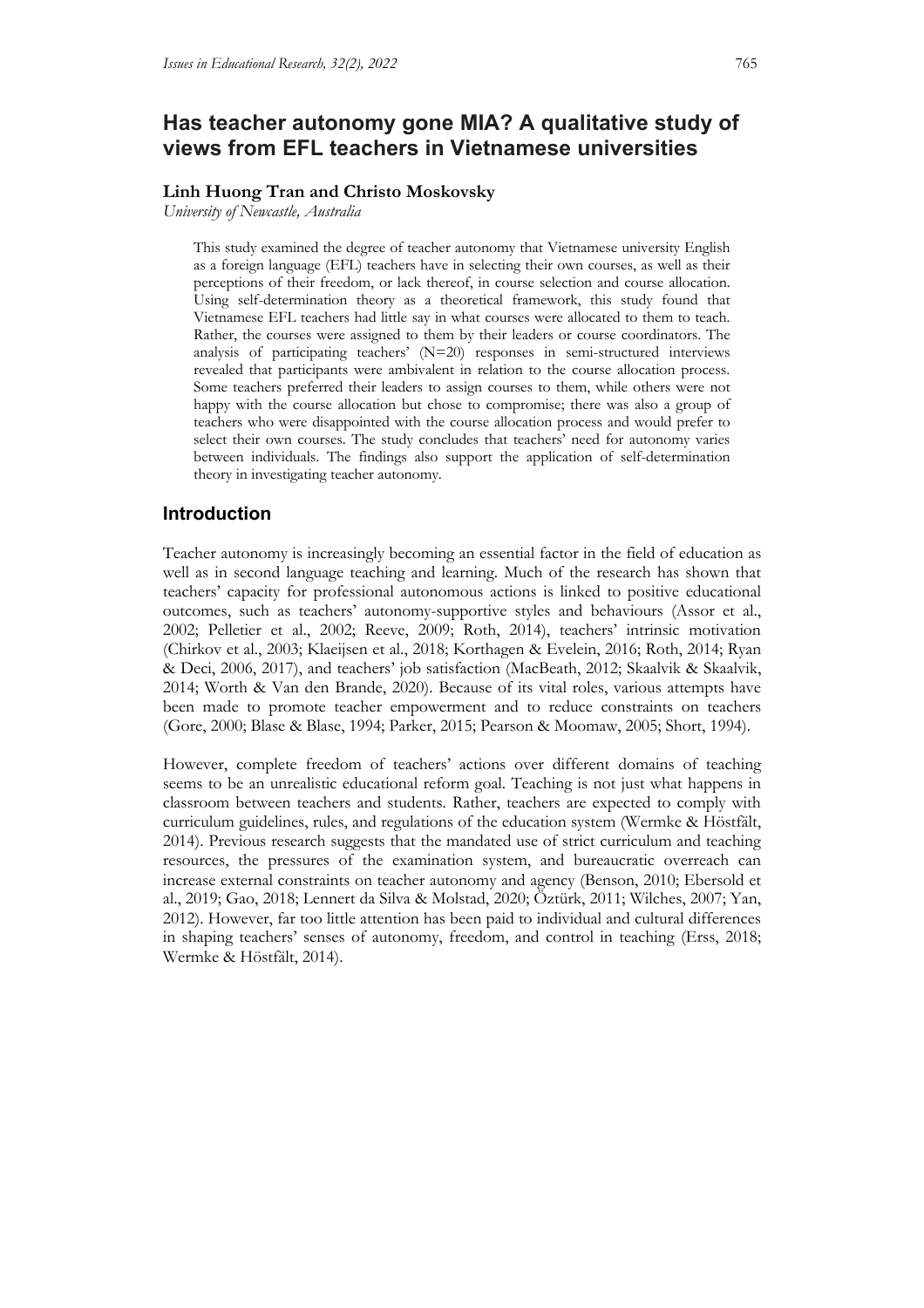Using self-determination theory as the theoretical framework, the current study examines teachers' perceived need for autonomy and their need satisfaction in teaching English language in the tertiary sector in Vietnam. The Vietnamese higher education context is particularly interesting, because the Vietnamese education system is strongly affected by Confucian philosophy, which places high values on social order and involves high-power distance (McHale, 2002; Nguyen, 2016). Working in a high-power distance culture, Vietnamese teachers might experience more constraints and less freedom than their peers in Western contexts. Also, few studies have investigated the nature of teacher autonomy in Vietnamese higher education context. The current study has employed the conceptualisation of teacher autonomy as self-endorsement (Ryan & Deci, 2017) instead of autonomy as freedom from external control (Smith, 2001), which has been widely used in the literature. The acronym MIA, missing in action, draws attention to the most important finding in this research, viz., the relative lack of teacher autonomy among university of EFL teachers in Vietnam. This has allowed the study to generate fresh insights into teacher autonomy in a collectivist culture and to extend the application of self-determination theory to non-Western contexts. The following research questions will be addressed in this paper:

- How do Vietnamese university EFL teachers perceive their autonomy in selecting courses to teach?
- To what extent can the conceptualisation of autonomy as self-endorsement in selfdetermination theory explain EFL teachers' autonomy in the Vietnamese higher education context?

#### **The conceptualisation of autonomy**

The conceptualisation and functions of autonomy have been at the centre of much research and scientific debate (Chirkov, 2009; Jang et al., 2010; Muller & Louw, 2004; Nalipay et al., 2020; Roth et al., 2007a; Vansteenkiste et al., 2005; Vlachopoulos et al., 2013; Yamauchi & Tanaka, 1998). Autonomy has commonly been conceptualised as independence, which has been dominantly used to examine individual autonomy in different disciplines of psychology, including psychoanalysis, developmental, evolutionary and cross-cultural psychology (e.g., Blos, 1979; Erikson, 1968; Mahler, 1972; Markus & Kitayama, 1991; Schwartz, 2006). This conceptualisation reflects the separateness of an individual from others, which can be found in freedom of choice of goals and acting indepedently (Markus & Kitayama, 1991; Schwartz, 2006). Being viewed through a self lens, autonomy as independence is often labeled as a Westen product because its independence and individualist characteristics primarily focus on the experience of self or self-reliance in activities (Kagitcibasi, 2005). With this point of view, an individual might feel ultimately autonomous when being able to act or make a choice without the presence of external interference.

When placing the focus on self and individual independence, the construct of autonomy is more likely to be relevant to individualists rather than to collectivists (Iyengar & DeVoe, 2003; Oishi et al., 1999; Uchida & Kitayama, 2009). Independent functioning seems to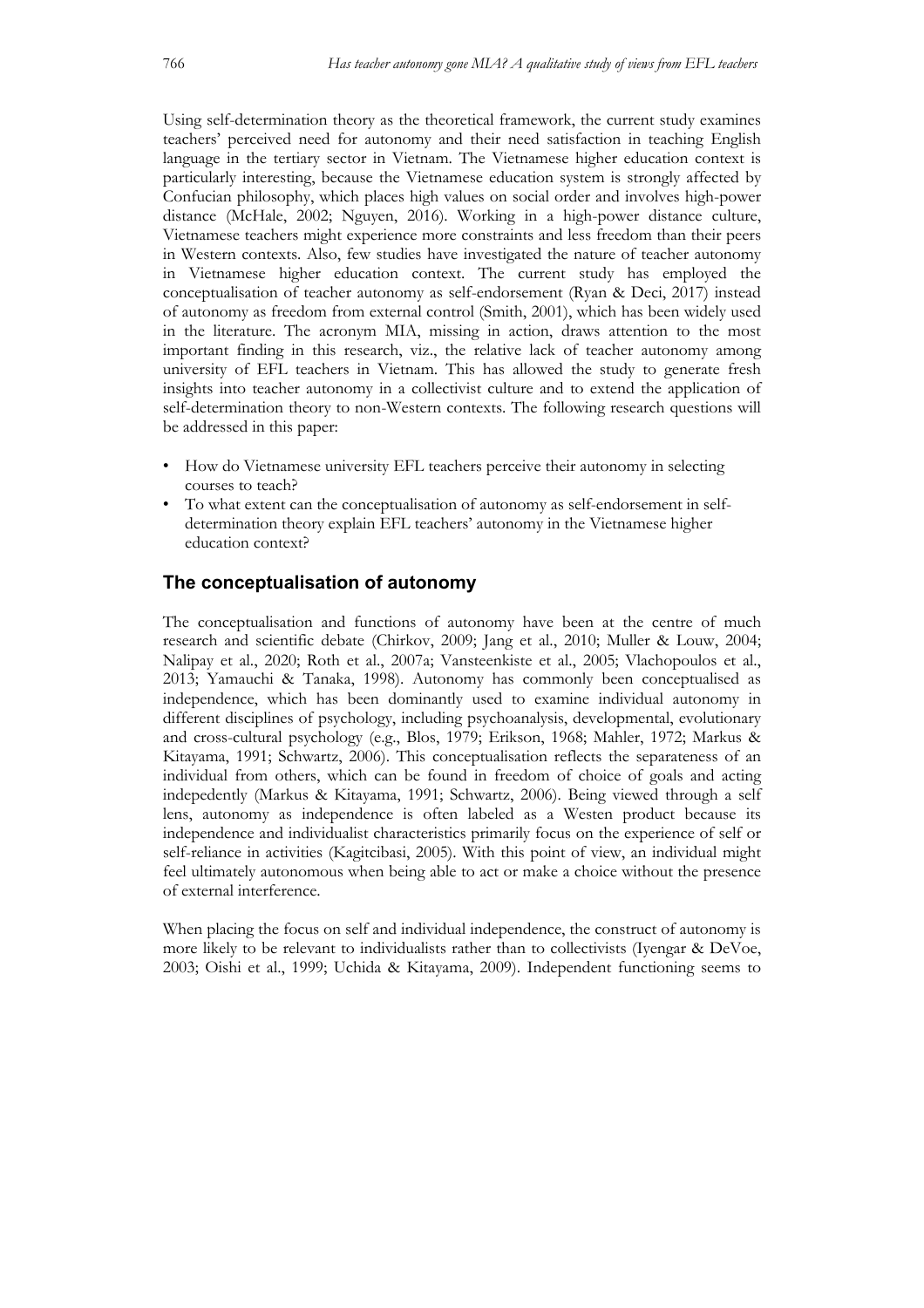conflict with the spirit of collectivism and harmonious relationships of members in collectivist culture (Chen et al., 2013). Ryan and Deci (2006) criticised that conceptualising autonomy based on cutural values might imply that "Asians or collectivists have no need for autonomy" (p. 1558). To resolve the definitional confusion and functional limits of autonomy across cultures, Deci and Ryan (2000) defined autonomy as one of three basic psychological needs - autonomy, competence and relatedness within self-determination theory (SDT).

According to SDT, the satisfaction of the three basic psychological needs is considered as universal and essential for individuals' growth, integrity and psychological well-being (Deci & Ryan, 2000; Ryan & Connell, 1989; Ryan & Deci, 2017). *Need for competence* refers to the need to attain desired goals and sense of mastery when individuals interact with the social environment in order to express and develop their capacities. *Need for relatedness* implies the feeling of being cared for, caring for, being respected by, and interacting with significant others. *Need for autonomy* is about the experience of volition, freedom of choice and personal causation in an action. When the need for autonomy is satisfied, people act with a strong sense of voluntariness, curiosity and interest rather than being pushed by external forces (Chen et al., 2015; Chen et al., 2013; Ryan & Deci, 2017).

However, the need for autonomy in SDT is not equivalent to independence (Blos, 1979; Erikson, 1968; Mahler, 1972; Markus & Kitayama, 1991; Schwartz, 2006), rather, people may be autonomously or heteronomously dependent, interdependent or independent from the contexts (Ryan & Lynch, 1989). In SDT, need for autonomy concerns about the degree of self-endorsement that is "the extent to which people experience their behaviour as volitional or fully self-endorsed, rather than being coerced, compelled, or seduced by forces external to the self" (Ryan & Deci, 2017, p. 97). For example, autonomous individuals can be dependent on others, and actively seek help and support from others if they value the involvement of others (Ryan & Deci, 2017). In a study on adolescents' autonomy in family decision making in China, Chen et al. (2013) found that Chinese adolescents preferred following their parents' decisions or taking parents' opinions into consideration because they believed that their parents were knowledgeable and had a greater capacity to make a better decision than they did.

Several studies have shown that a high level of self-endorsement is positively correlated to the satisfaction of needs for competence and relatedness (Chirkov et al., 2003; Ryan & Deci, 2000b, 2011; Soenens & Vansteenkiste, 2005), which promotes psychological growth and well-being (Ryan & Deci, 2017). For instance, Levesque et al. (2004) used SDT to investigate German and American university students' perceptions of autonomy and competence in their studies, finding that students in both educational settings reported high levels of perceived autonomy with self-endorsement functioning and competence. Students also reported a low level of social pressures and high levels of wellbeing during their undergraduate programs.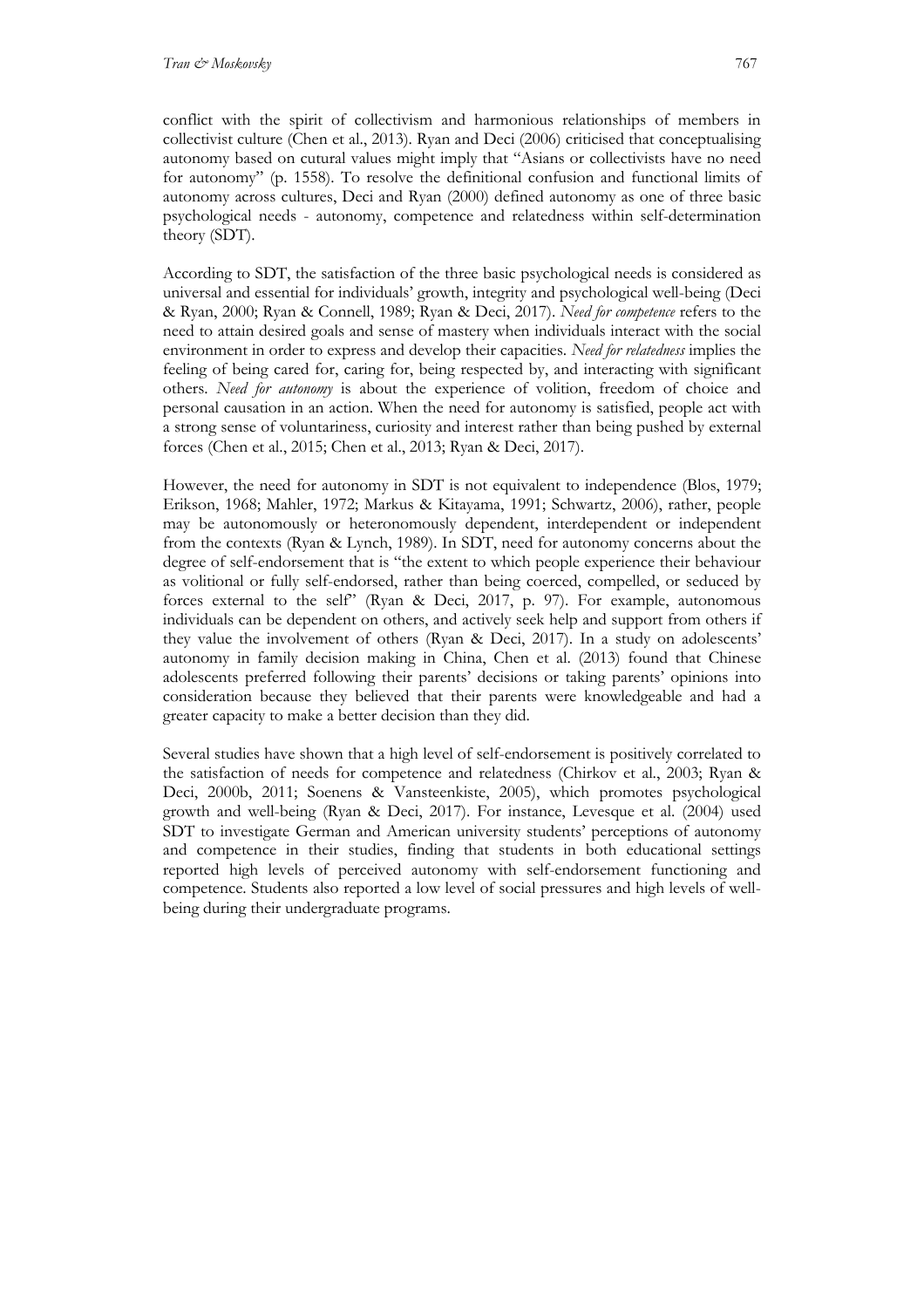# **Teacher autonomy**

Teacher autonomy refers to "freedom from control by others over professional action or development" (Smith, 2001, p. 3). This concept has been extensively used to examine teacher autonomy in teaching and other institutional duties (McGrath, 2000; Pearson & Hall, 1993; Short, 1994; Strong & Yoshida, 2014; Tahirsylaj, 2019). Such freedom can be found in teachers' capacities to make their own choices or to determine their work processes (Blase & Kirby, 2000). However, Wermke and Höstfält (2014) argued that teacher autonomy might not be equivalent to the freedom or absence of external constraints because teaching is framed within the school contexts and the national rules and regulations. It seems infeasible to allow teachers' complete freedom to act or to make their own decisions. Wermke and Höstfält (2014) suggested that research on teacher autonomy should focus on various aspects of teacher autonomy, for example the extent to which teachers feel having extended or restricted autonomy in their teaching as well as in dealing with institutional-related issues. In other words, teacher autonomy in part depends on the autonomy-supportive contexts that teachers were provided. These concepts of teacher autonomy correspond to the satisfaction and frustration of teachers' need for autonomy within SDT (Ryan & Deci, 2017). It can be suggested that teachers' perception of extended autonomy coincides with their perceived satisfaction of need for autonomy. In contrast, teachers' feeling restricted in making decisions for their professional responsibilities could be a source of frustration of teachers' need for autonomy.

The literature of teacher autonomy commonly focuses upon the extent to which teachers can exercise their control and decision-making over four distinct dimensions, including teaching and assessment, classroom management, professional development, and school functioning (Wermke et al., 2019; Wilches, 2007). It has been widely recognised in different educational contexts that teachers enjoy greater autonomy dealing with classroom issues but report little or no involvement in curriculum development and administrative issues, for example planning and developing curriculum, scheduling, task allocation and resource distribution (Fleming, 1998; Lennert da Silva & Molstad, 2020; Nguyen & Walkinshaw, 2018; Öztürk, 2011; Pearson & Moomaw, 2005; Siuty et al., 2016; Wermke et al., 2019; Yan, 2012). So far, however, there has been little discussion about individual differences in teachers' perceptions of extended or restricted autonomy at either classroom or beyond classroom levels. Do teachers always report unfavourable perceptions and negative reactions towards restrictions of their autonomy at work? This question might be answered by the self-determination theory, which conceptualises the need for autonomy as the level of self-endorsement rather than feeling being in control or having the capacity to act independently.

### **The present study**

#### **The Vietnamese higher education context**

Research on teachers' autonomy in English language teaching at the higher education level in Vietnam is still limited. Recent research conducted by Nguyen and Walkinshaw (2018)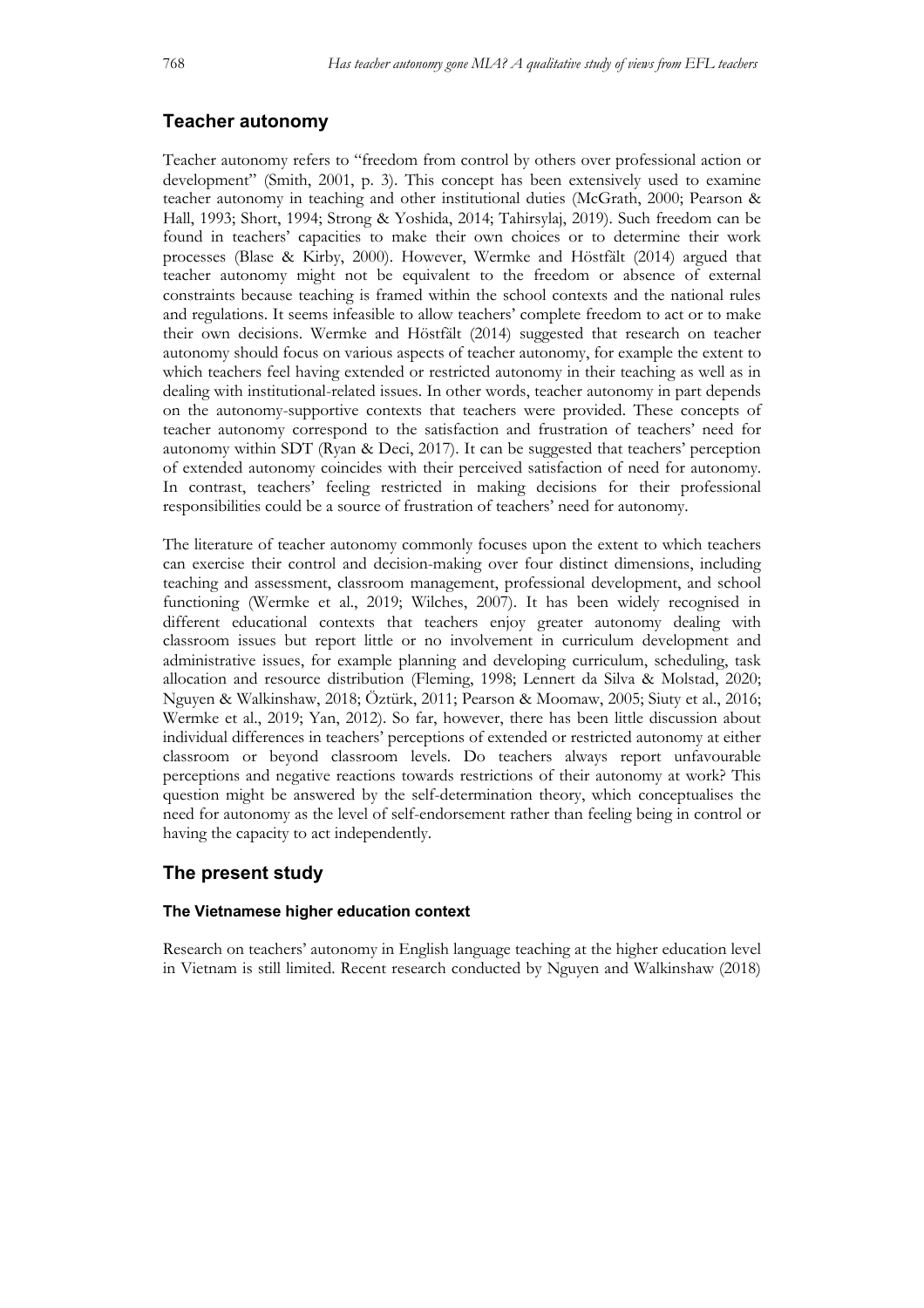found that Vietnamese EFL teachers reported a high level of classroom-based autonomy, including freedom in organising their lesson plans and teaching methods, dealing with student-related issues within the classroom, setting learning spaces, scheduling teaching timetables, and designing learning assessments. However, teachers indicated that their broader institutional autonomy was limited. For example, teachers had to follow a strict curriculum and use mandated teaching materials without making any contribution or changes to these resources. The findings of Nguyen and Walkinshaw's study are not surprising, because teachers' lack of autonomy and involvement in departmental decisionmaking is commonly reported in the literature (Fleming, 1998; Lennert da Silva & Molstad, 2020; Nguyen & Walkinshaw, 2018; Öztürk, 2011; Pearson & Moomaw, 2005; Siuty et al., 2016; Wermke et al., 2019; Yan, 2012) and in a high-power distance context like Vietnam (Truong, Hallinger & Sanga, 2017).

The Confucian norms of social order and high power distance have a profound impact on the social structures and education system of Vietnam (McHale, 2002). In a high powerdistance culture, the power is distributed unequally and decisions are often made by the superiors (Hofstede, 2001). Subordinates also show their respect to the authority by being obedient and following superiors' decisions without any doubt. Most importantly, individuals in high power distance society accept the inequality of power distribution with personal conviction rather than feeling coerced to do so. Subordinates also demonstrate a high level of trust and support to their superiors (Chen & Aryee, 2007) and "tend to perceive that they are heavily dependent on the authority" (Wei et al., 2017, p. 14). In the Vietnamese educational context, power is held by school leaders who have the ultimate right to make decisions at both macro and micro levels (Hallinger & Truong, 2016; Hoang & Truong, 2016; Truong & Hallinger, 2017). School leaders not only report high expectations of their subordinates' obedience, but they sometimes also use their position of power "to impose their will or viewpoints on staff to move in a particular direction" (Truong & Hallinger, 2017, p. 10).

With the influence of high-power distance culture, it is supposed that Vietnamese university EFL teachers have little opportunity to make decisions on their teaching responsibilities. However, it is still not well understood whether teachers' lack of freedom or autonomy in departmental decision-making does make teachers feel compelled and frustrated concerning their need for autonomy.

# **Method**

This paper is part of a larger project examining Vietnamese university EFL teachers' motivation. Drawing on self-determination theory, the project aims to explore teachers' motivation to teach English as a foreign language at the tertiary level in Vietnam, teachers' basic psychological needs (autonomy, competence, and relatedness) and their need satisfaction. Data reported in this paper were drawn from the interview data collected for the larger project. This paper focuses on examining Vietnamese EFL teachers' sense of autonomy regarding the selection of courses to teach at their universities.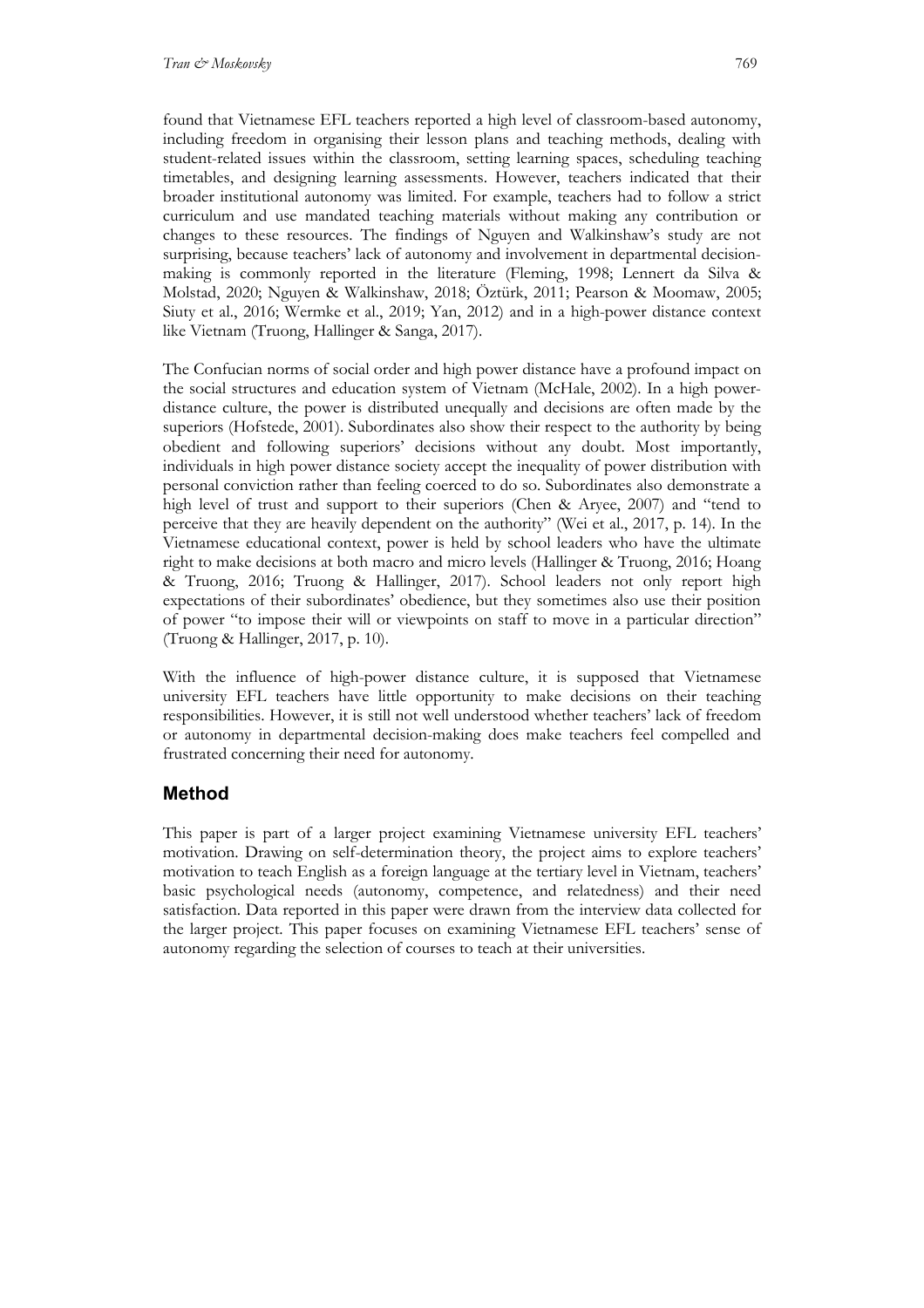The current study employed a qualitative approach with semi-structured interviews as the data collection instrument. Regarded as the "favoured digging tool" of social study (Benney & Hughes, 1956, p. 137), the interview allows researchers to collect rich and robust data, yielding a profound understanding of teachers' freedom in EFL teaching at the tertiary level in Vietnam and their thoughts and feelings of that freedom, researchers will be able to describe and demonstrate these complicated phenomenon clearly and plainly (Brown, 2014). Moreover, the semi-structured interview is suitable for the exploratory purposes of the current study as issues related to teacher autonomy in the Vietnamese higher education context have not been dealt with in depth.

#### **Participants**

Data was gathered from in-depth interviews with 20 EFL teachers from 11 universities across Vietnam. The participating teachers were selected based on their availability and accessibility. Teachers' English language teaching experience ranged from 2 to 37 years. More than half of the participating teachers were working in metropolitan areas (60%). The number of teachers working for private universities was slightly higher than those working for public universities (55% and 45% respectively). Only six of the participating teachers were teaching both English for special purposes (ESP) and general English (GE) courses, 14 teachers were teaching ESP courses only. To preserve individual participants' anonymity, their names were changed to pseudonyms.

#### **Data collection and analysis**

Data collection occurred during October to December 2018. After getting permission from the 11 universities, resident EFL teachers were contacted via email to invite them to participate in the study. Teachers indicating a willingness to participate in the study were approached to schedule interviewing times and venues. The interviews took place in meeting or seminar rooms of the institutions where the participants were working. The first researcher had also conducted privacy and safety checks to ensure that participants felt confident and comfortable during the interviews. All interviews were conducted inperson and in Vietnamese – the mother tongue of participants. Each interview lasted between 60 and 90 minutes.

At the beginning of the interview, the researcher first explained the purposes of the study, the interview process, teachers' rights, benefits, and risks when participating in the study, how interview data would be stored and used, and the confidentiality of teachers and their responses. Teachers were also notified that their responses would be audio recorded and teachers could withdraw their participation at any time. Teachers who agreed to participate were asked to sign a consent form before the interview commenced.

The six-step thematic analysis method suggested by Braun and Clarke (2006) was used to analyse interview data. First, the interviews were transcribed and translated from Vietnamese into English by the researcher, who holds a Bachelor's degree in English Language. Before open coding, the participating teachers were invited to review the interview transcript and double-check the accuracy of the data. Then, *NVivo* software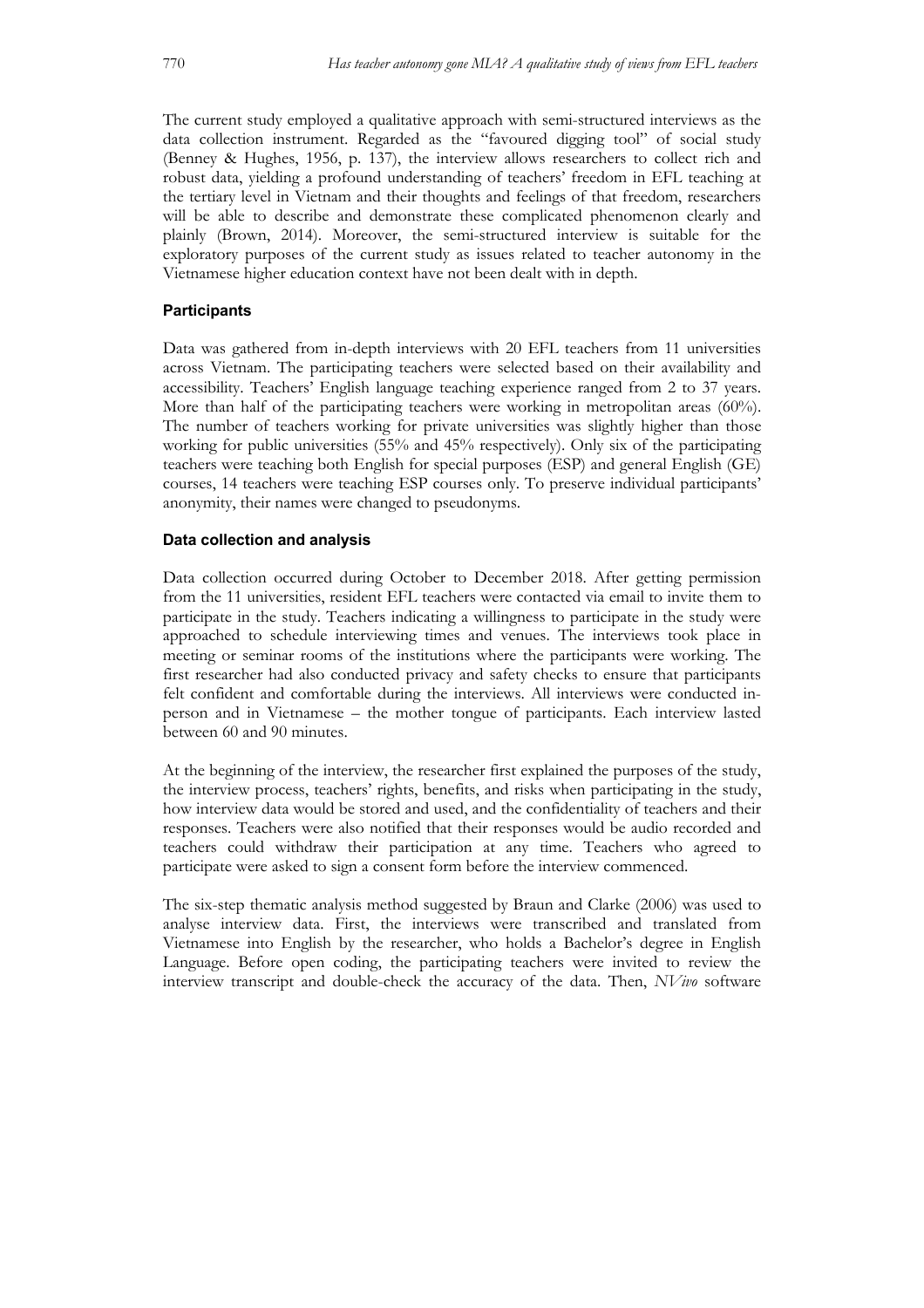version 10 was used to generate initial codes and identify the main themes of data. Three themes related to Vietnamese university EFL teacher's types of autonomy emerged. These themes were generated on the basis on teachers' perceptions of their control and decisionmaking over course selection.

# **Results**

All teachers in the current study indicated that they were not given an opportunity to select which courses they would teach. Rather, their leaders and course coordinators allocated courses to teachers. Nearly half of the teachers ( $n = 9$ ) commented that they were not intellectually engaged with the courses that they were required to teach. In other words, these teachers did not have a desire to make a decision of course(s) that they would teach. Tu explained: "Course allocation is part of the job's requirement. We are paid to do the job so we should feel happy with whatever we were assigned." Course allocation was beyond teachers' control as Lan commented, "I don't care about course assignment. It's not my business." When asked about their perceptions of the course allocation process, these teachers showed a high level of trust in the authority.

About it … when he [the dean] assigned the teaching courses, … I believed he did consider carefully who was the best fit for that course according to their teaching competence. It means he considered the expertise and competence of each teacher and then assigned the most suitable course to him or her. (Hoa)

At some universities, although teachers could not choose which courses they would teach, course coordinators consulted with them about whether or not they agreed with the courses allocated to them prior to the official implementation  $(n = 6)$ . This enquiry enhanced teachers' need for authority, and also satisfied their need for relatedness:

The course coordinator assigns the courses to teachers. However, prior to a new semester, she emails teachers to inform them of courses we are going to teach. She often asks if we are happy with the assigned courses and the timetable. She knows the expertise, competence, strength and weakness of each teacher, so she does a very good job. (Thanh)

A small number of teachers ( $n = 3$ ) demonstrated a lukewarm attitude to the allocation of the courses. Here is an example of Hoa's response:

| Researcher: | How do you feel about the courses you have been assigned this semester?         |
|-------------|---------------------------------------------------------------------------------|
| Teacher:    | They were acceptable.                                                           |
| Researcher: | What do you mean by "acceptable"?                                               |
| Teacher:    | Errrrr  Not too bad, but they are not my cup of tea. But it doesn't mean        |
|             | that I oppose the allocation. I still can do well in my teaching. They are just |
|             | not my favourite subjects.                                                      |

Hai, whose ELT experience was under five years, indicated that because he was a newcomer, he should not make any suggestions and should not make any decisions about his duties.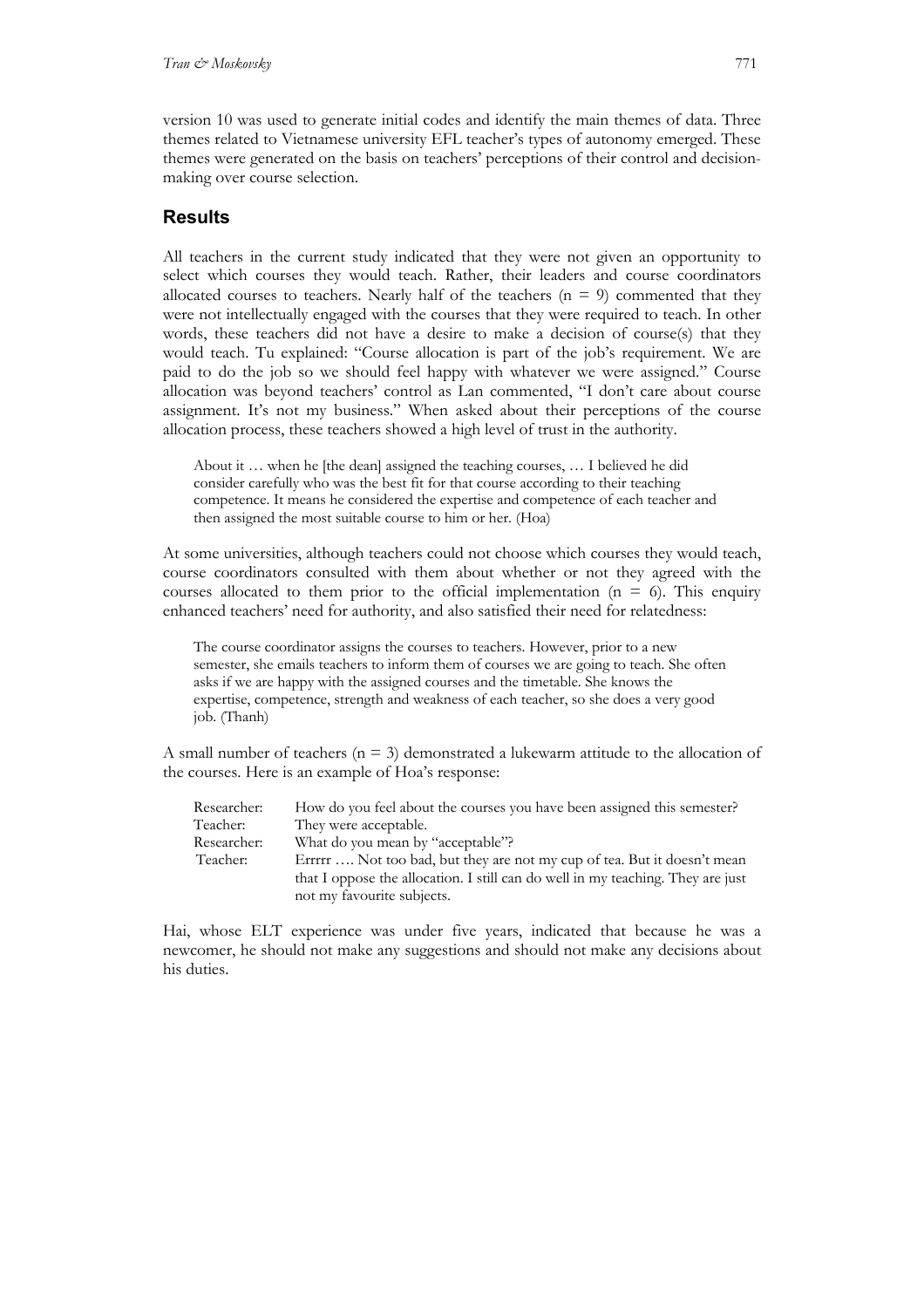I don't like these courses at all. […] There is no rule that junior teachers are not allowed to make decisions about their work. But there exists a social norm in our minds that 'we should not say no' [when being assigned some tasks]. No matter what my boss assigns, I will obediently follow. If I say that 'it [the course] does not fit me or I don't like it', everyone [colleagues] will have preconceptions about me.

Some teachers ( $n = 8$ ) expressed a clear dissatisfaction with the courses that they were required to teach. Here is an example of teachers' negative perceptions of courses they were allocated:

No one at my faculty can choose courses to teach. Course coordinators assign courses to teachers and schedule teaching tables. But they do not always do a good job. I have a Bachelor's degree in Business English, but they [course coordinators] required me to teach Advanced Linguistics. I did not have that course in my undergraduate study. I was shocked and worried when I knew that I was going to teach that course. I don't understand why they assigned it [Advanced Linguistics course] to me. (Long)

An disclosed her resentment about course allocation. Problems with allocation influenced her needs for competence. She had to teach courses for which she lacked competence and interest. Although she raised her demands to the Dean, he did not listen and respond her concerns and this was upsetting. The inappropriate task allocation resulted in this teacher's lack of faith in the university leadership:

I have been teaching the same courses for two years because no one in my faculty could teach these courses. All of them are not in my area of expertise. I am not allowed to teach courses that I'm good at. I'm so irritated. I did tell my dean that 'it shouldn't happen like that. I'd like to teach courses which support my professional and personal development. Since I have worked here, you only assigned me to teach general English. I'm not happy with that'. But he did not listen to me. He assigns courses to teachers without asking us for our opinions and feelings. He supposed that we could do well with these courses, so he gave them to us. But it's his perceptions, not ours. He should have listened to us to understand our interests, competence, and expectations. My university is employing a controlling management style. (Thuy)

#### **Discussion**

All teachers in the current study reported that they were not allowed to choose the courses they would teach. Rather, administrators or course coordinators would assign courses to teachers. This finding reflects the influence of collectivist cultures, Confucian philosophy, and the characteristics of Soviet leadership system on the 'high-power distance' and 'top-down' approach and management of Vietnamese higher education (Hallinger & Truong, 2014; Nguyen et al., 2017; Tran, 2012). Vietnamese university teachers are expected to follow the decisions and task allocations made by school leaders (Truong Hallinger & Sanga, 2017).

If autonomy is defined as acting and making decision independently without any external forces or references (Goossens, 2006; Markus & Kitayama, 1991; Schwartz, 2006), it can be argued that Vietnamese EFL university teachers have no autonomy in deciding their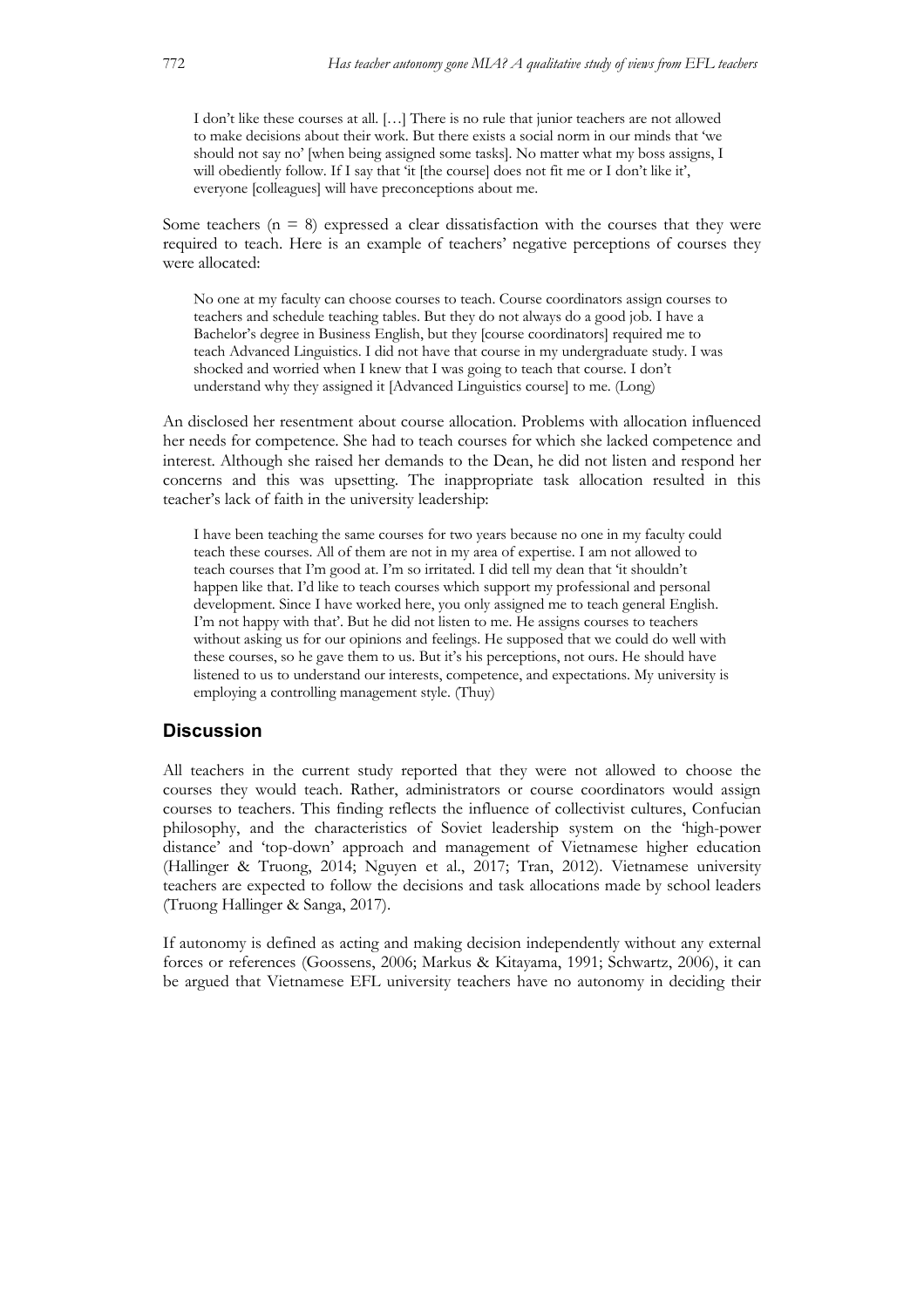work. However, using a self-determination theory as a theoretical framework, the study found that constraints in deciding courses to teach did not prevent the fulfilment of need for autonomy, for some teachers. As proposed by Ryan and Deci (2006), freedom to make a choice is not equivalent to full autonomy. An individual with an allocated task might feel autonomous so long as he or she wholeheartedly endorses that task. Accordingly, teachers could be *autonomously dependent* if they preferred being assigned tasks by leaders instead of making decisions by themselves (Ryan & Deci, 2006).

Concerning the first research question, nearly half of thge teachers in the current study reported that they did not have a desire to select courses to teach by themselves. They believed that course allocation should be done by their leaders rather than by themselves. These teachers shared a similarity in that they showed high levels of support and trust in the leadership. For example, Lan and Tu did not feel coerced or anger when they were not allowed to choose the courses they would teach. Instead, these teachers believed that the course coordinator who had extensive experience in teaching and managing would make better decisions than they could. This finding accords with that of Chen et al. (2013) who recently found that Chinese adolescents were willing to follow their parents' decisions or leave the decision-making to their parents because they trusted and valued their parents' involvement.

Although many teachers did not oppose the course allocation made by their leaders, their sense of autonomy might be higher if they were provided opportunities to make a decision whether leaving course selection for others or choosing courses to teach by themselves. These teachers were as regarded as *semi-autonomous dependence* as they did not report a high level of self-endorsement. Hoa commented, the courses she was allocated were "acceptable". Though this teacher did not fully self-endorse with the assigned task, she chose to conform with the authority's demand instead of complaining or opposing. Conformity in this situation not only helps to show the teacher's respect to the authority (Triandis et al., 1988; Truong, 2013) but also helps to maintain harmonious social relationships and avoid work conflicts (Le, 2014). However, some of the teachers had other reasons to conform. It is the situation of Hai who conformed because of the external pressure he felt from the social norm that the junior should be obedient and follow the senior (Englehart, 2000; Triandis et al., 1988). Teachers in this situation do not seem to show strong support for the authority's decision the way fully autonomous dependent teachers did. These analyses suggest that independent decisions with low levels of self-endorsement and high levels of external pressures can diminish the satisfaction of teachers' need for autonomy (Chen et al., 2013).

On the other hand, some teachers expressed disappointment and resentment about the course selections determined by their leaders. They were categorised as *heteronomous dependent* teachers (Chirkov et al., 2003; Ryan & Deci, 2000a; Xiang & Liu, 2018). Unlike the *autonomous dependent* teachers, these teachers did not value the decisions made by their superiors and would have preferred to be able to make these decisions themselves. As Thuy noted, she understood that her Dean assigned courses to teachers based on his observation and understanding of teachers' expertise and strength. However, she argued that his perceptions might be biased in favour of some teachers. This finding is line with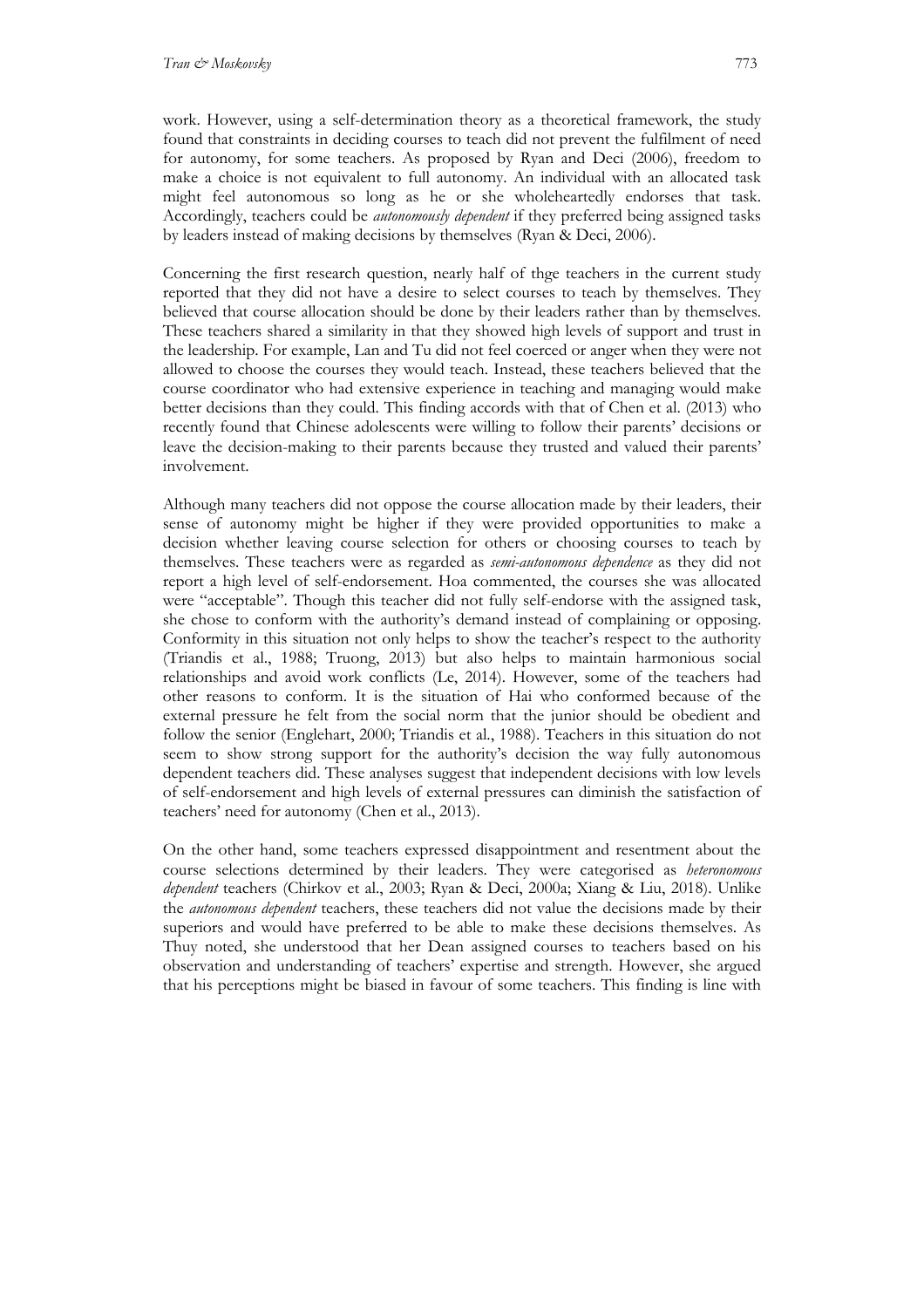previous findings on educational leadership and management in the Vietnamese context, that is "teachers are reluctant to offer input into school decisions or challenge decisions made by their leaders" (Hallinger & Truong, 2014, p. 454). However, teachers emphasised that they should be involved or consulted before teaching and departmental decisions made. The reason behind teachers' negative emotional reactions to inappropriate course allocation might not be due to their limited autonomy in deciding their job. Rather, teachers were angry and upset because the courses they were required to teach might threaten their sense of effectiveness in teaching. Teaching unfamiliar or uninteresting courses might cause teachers more challenges in teaching and prevent teachers achieving teaching and learning objectives (Woolfolk et al., 1990; Zee & Koomen, 2016).

As some of the interview data presented here show, lack of self-endorsement in top-down assigned tasks might cause teachers negative emotional reactions. According to selfdetermination theory (Ryan & Deci, 2017), teachers' lack of self-endorsement with assigned task can be caused by the frustration of their need for competence – desire to teach courses that teachers are expert at. It is supposed that if allocated courses aligned with teachers' interest and competence, they would not experience the disagreement and disappointment with their superiors. In other words, if teachers' desires and expectations were taken into consideration before task allocation, they might become more autonomously dependent.

Turning briefly to research question 2, the findings of the current study lend support to the importance of differentiating the concept of autonomy in SDT from the experience of dependence or interdependence (Chirkov et al., 2003; Ryan & Lynch, 1989). Ryan and Deci (2017) argued that autonomy in SDT is not conceptualised as independence, separateness, and self-sufficiency. Rather, it concerns "the extent to which people experience their behaviour as volitional or fully self-endorsed, rather than being coerced, compelled, or seduced by forces external to the self" (Ryan & Deci, 2017, p. 97). Consistent with this definition, the current study provides evidence that the extent to which teachers' need for autonomy was satisfied depended on teachers' approval or endorsement of the task(s) they were required to complete (Chirkov et al., 2003; Ryan & Deci, 2006, 2017). Teachers who found that the courses they were allocated to teach aligned with their interests and teaching competence were more likely to feel autonomous and support the task decisions of their leaders (Deci & Ryan, 1985). The study also lends support to Self-determination theory that the frustration of need for autonomy negative affects teachers' well-being (Ryan & Deci, 2017).

# **Conclusion**

This paper investigates the concept of teacher autonomy in the Vietnamese higher education context. Working in a high power distance culture (Hallinger & Truong, 2014; Nguyen et al., 2017; Tran, 2012), it might be supposed that Vietnamese university EFL teachers would be autonomously dependent and obedient to authority (Truong et al., 2017). However, the study showed that teachers could be either *autonomously, semiautonomously* or *heteronomously dependent*. It can be suggested that Vietnamese teachers are perhaps becoming more aware of workplace democracy and freedom to raise their voices.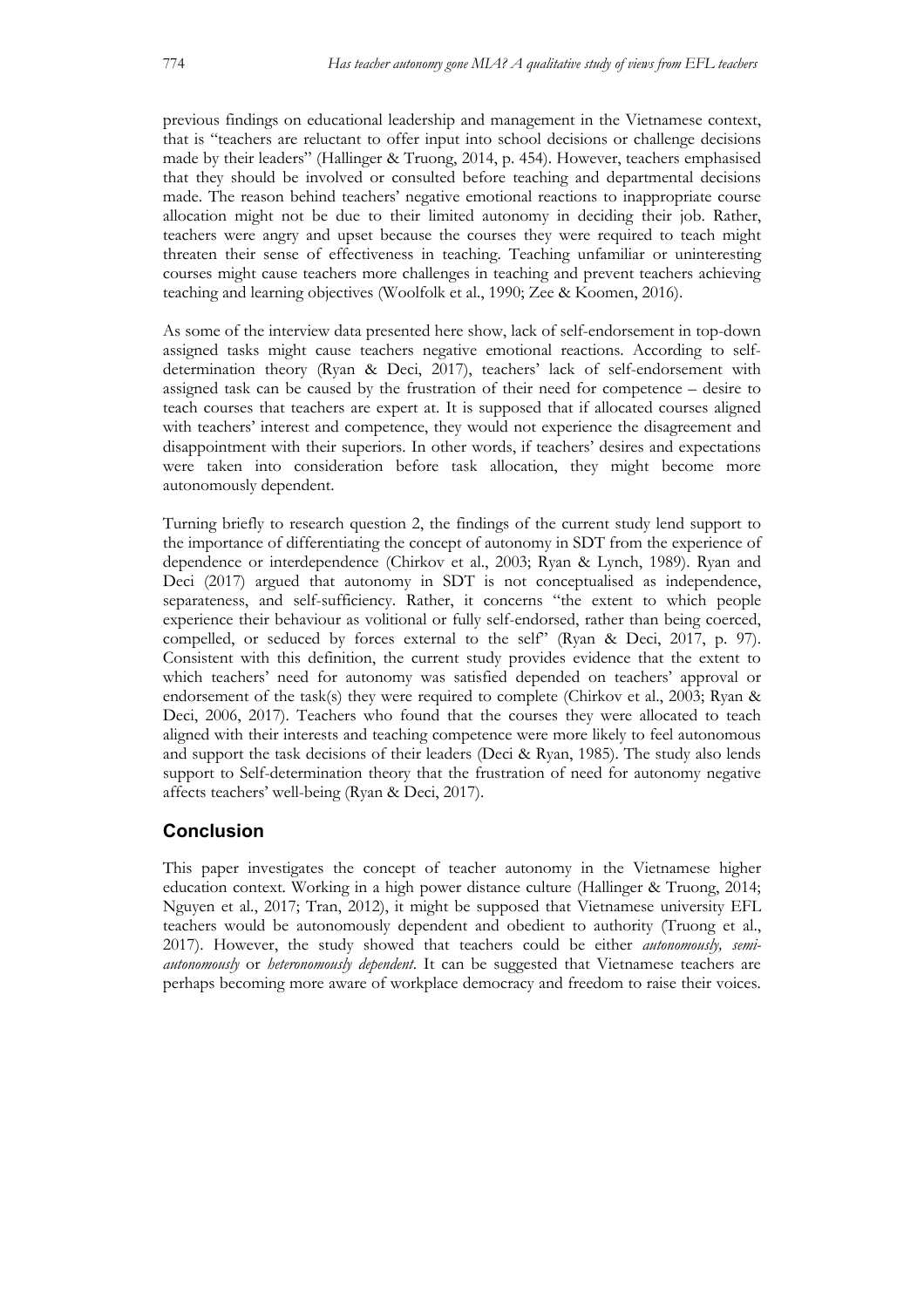Findings of the current study also show further evidence that autonomy is not only a Western concept (e.g., Blos, 1979; Erikson, 1968; Mahler, 1972; Markus & Kitayama, 1991; Schwartz, 2006), but also important in the East or in collectivist contexts (e.g. Chirkov, 2009; Jang et al., 2010; Muller & Louw, 2004; Nalipay et al., 2020; Roth et al., 2007; Vansteenkiste et al., 2005; Vlachopoulos et al., 2013; Yamauchi & Tanaka, 1998). In short, teacher autonomy in the university sector of Vietnam is not entirely MIA. However, it should be noted that both cultural differences and individual differences can shape the construct of teacher autonomy and the way teachers feel satisfied with their autonomy. The study found that some teachers might prefer following their leaders' decisions rather than making a decision by themselves.

The current study's findings reinforce and further contribute to SDT by confirming the associations between teachers' self-endorsement for interdependent decisions and their perceived satisfaction of need for autonomy and well-being (Chen et al., 2013; Ryan & Deci, 2017). The alignment between teachers' competence and courses that teachers were required to teach was found to determine the extent of teachers' self-endorsement (Chirkov et al., 2003; Ryan & Deci, 2006, 2017). The current study also supports the application of basic psychological needs and SDT to examine teachers' autonomy in general education area and in particular Vietnamese educational context. The conceptualisation of autonomy as self-endorsement has been proven to be more useful and applicable when being used to examine Vietnamese university EFL teachers. Particularly, it corresponds well with cultural values of collectivism.

The current study's findings indicate that teachers might have reported different needs and interests related to their desire of autonomy and the fulfilment of their need for autonomy. Therefore, school leaders and administrators should provide each teacher with an appropriate, autonomy-supportive motivating style. To promote teacher autonomy, it is not necessary to provide teachers with complete freedom from external control and the capacity to act entirely independently. Rather, leaders should provide teachers with opportunities to raise their voices and expectations before the decisions related to teachers' tasks and duties are made. By doing so, teachers' senses of involvement and contribution to their task assignment will be improved. Teachers' trust and support to the leaderships will be promoted consequently. Besides, teacher reflective practice (Korucu-Kis & Demir, 2019) is likely be useful in improving teachers' sense of autonomy and emancipation in English language teaching. Reflective practice provides teachers with opportunities to make decisions about their instructional process, to self-observe, selfanalyse, and self-assess their performance and other teachers' instructional practice (Farrel, 2004).

Given the prominent role of teacher autonomy as a determinant of teachers' attitudes, motivation and behaviours, more research in this area is sorely needed – ideally involving larger participant samples representing different cultural and educational contexts. Due to the limited scope of the current study, it was not possible to explore other kinds of constraints upon teachers' autonomy when teaching EFL at the higher education level in Vietnam. Further work should focus on investigating teacher autonomy in dealing with teaching-related issues, solving student-related issues, pursuing professional development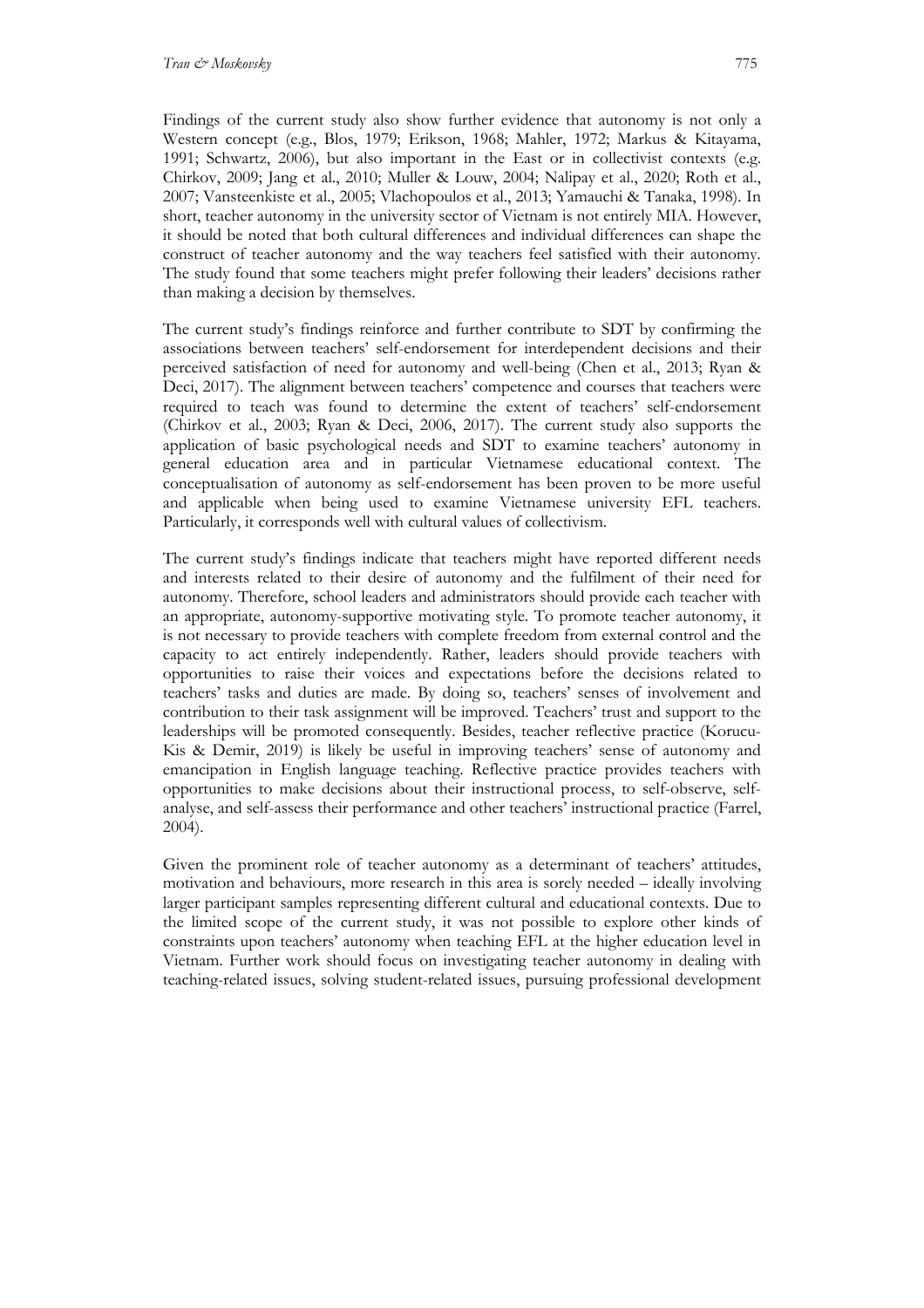through avenues such as postgraduate study or short professional workshops, and selecting research activities.

### **References**

- Assor, A., Kaplan, H. & Roth, G. (2002). Choice is good, but relevance is excellent: Autonomy-enhancing and suppressing teacher behaviours predicting students' engagement in schoolwork. *British Journal of Educational Psychology*, 72(2), 261-278. https://doi.org/10.1348/000709902158883
- Benney, M. & Hughes, E. C. (1956). Of sociology and the interview. *American Journal of Sociology*, 62(2), 137-142. https://doi.org/10.1007/978-1-349-17619-9\_14
- Benson, P. (2010). Teacher education and teacher autonomy: Creating spaces for experimentation in secondary school English language teaching. *Language Teaching Research*, 14(3), 259-275. https://doi.org/10.1177/1362168810365236
- Blase, Joseph, B. & Blase, Jo Roberts (1994). *Empowering teachers: What successful principals do.* 2nd ed. Thousand Oaks, CA :Corwin. https://eric.ed.gov/?id=ED377576
- Blase, J. J. & Kirby, P. C. (2000). *Bringing out the best in teachers: What effective principals do*. 2nd ed. Corwin Press. https://eric.ed.gov/?id=ED449569
- Blos, P. (1979). *The adolescent passage: Developmental issues*. International Universities Press. https://archive.org/details/adolescentpassag00blos\_0/page/n13/mode/2up
- Braun, V. & Clarke, V. (2006). Using thematic analysis in psychology. *Qualitative Research in Psychology*, 3(2), 77-101. https://doi.org/10.1191/1478088706qp063oa
- Brown, J. D. (2014). *Mixed methods research for TESOL*. Edinburgh University Press Ltd. https://doi.org/10.1515/9780748698059
- Chen, B., Vansteenkiste, M., Beyers, W., Boone, L., Deci, E. L., van der Kaap-Deeder, J., Duriez, B., Lens, W., Matos, L., Mouratidis, A., Ryan, R. M., Sheldon, K. M., Soenens, B., Van Petegem, S. & Verstuyf, J. (2015). Basic psychological need satisfaction, need frustration, and need strength across four cultures. *Motivation and Emotion*, 39, 216-236. https://doi.org/10.1007/s11031-014-9450-1
- Chen, B., Vansteenkiste, M., Beyers, W., Soenens, B. & Petegem, S. V. (2013). Autonomy in family decision making for Chinese adolescents: Disentangling the dual meaning of autonomy. *Journal of Cross-Cultural Psychology*, 44(7), 1184-1209. https://doi.org/10.1177/0022022113480038
- Chen, Z. X. & Aryee, S. (2007). Delegation and employee work outcomes: An examination of the cultural context of mediating processes in China. *The Academy of Management Journal*, 50(1), 226-238. https://www.jstor.org/stable/20159849
- Chirkov, V. I. (2009). A cross-cultural analysis of autonomy in education: A selfdetermination theory perspective. *Theory and Research in Education*, *7*(2), 253-262. https://doi.org/10.1177/1477878509104330
- Chirkov, V. I., Ryan, R. M., Kim, Y. & Kaplan, U. (2003). Differentiating autonomy from individualism and independence: A self-determination theory perspective on internalization of cultural orientations and well-being. *Journal of Personality and Social Psychology*, 84(1), 97-110. https://doi.org/10.1037/0022-3514.84.1.97
- Deci, E. L. & Ryan, R. M. (1985). *Intrinsic motivation and self-determination in human behavior*. Plenum. https://doi.org/10.1007/978-1-4899-2271-7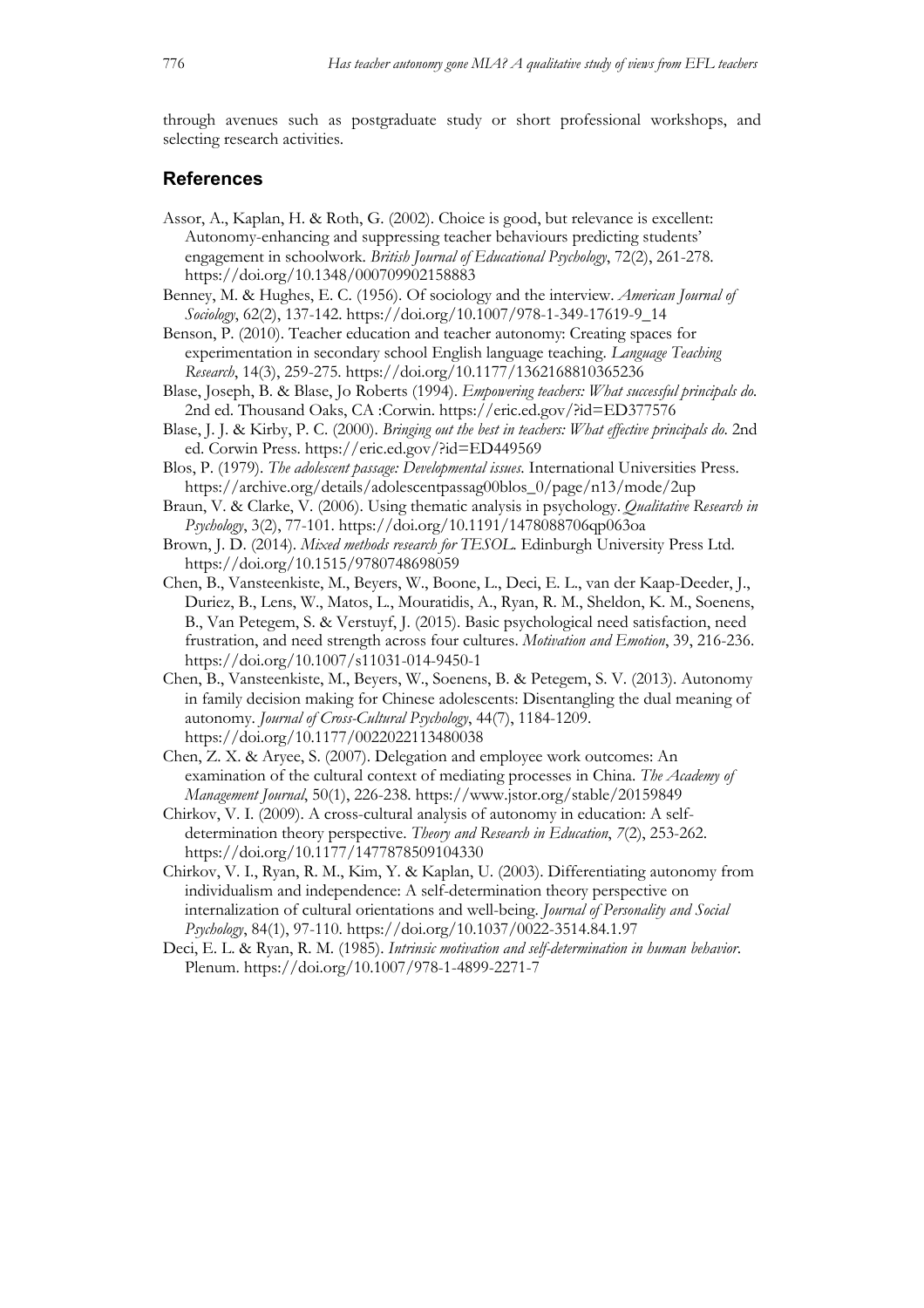- Deci, E. L. & Ryan, R. M. (2000). The "what" and "why" of goal pursuits: Human needs and the self-determination of behavior. *Psychological Inquiry*, 11(4), 227-268. https://doi.org/10.1207/S15327965PLI1104\_01
- Ebersold, S., Rahm, T. & Heise, E. (2019). Autonomy support and well‑being in teachers: Differential mediations through basic psychological need satisfaction and frustration. *Social Psychology of Education*, 22, 921-942. https://doi.org/10.1007/s11218-019-09499-1
- Englehart, N. A. (2000). Rights and culture in the Asian values argument: The rise and fall of Confucian ethics in Singapore. *Human Rights Quarterly*, 22(2), 548-568. https://doi.org/10.1353/hrq.2000.0024
- Erikson, E. H. (1968). *Identity: Youth and crisis*. Norton.
- Erss, M. (2018). 'Complete freedom to choose within limits' teachers' views of curricular autonomy, agency and control in Estonia, Finland and Germany. *The Curriculum Journal*, 29(2), 238-256. https://doi.org/10.1080/09585176.2018.1445514
- Farrell, T. S. C. (2004). *Reflective practice in action: 80 reflection breaks for busy teachers*. Corwin Press. https://us.sagepub.com/en-us/nam/book/reflective-practice-action
- Fleming, D. (1998). Autonomy and agency in curriculum decision-making: A study of instructors in a Canadian adult settlement ESL program. *TESL Canada Journal*, 16(1), 19-35. https://doi.org/10.18806/tesl.v16i1.708
- Gao, X. (2018). Language teacher autonomy and social censure. In A. Chik, N. Aoki, & R. Smith (Eds.), *Autonomy in language learning and teaching*. London: Palgrave Pivot. https://doi.org/10.1057/978-1-137-52998-5\_3
- Goossens, L. (2006). The many faces of adolescent autonomy: Parent-adolescent conflict, behavioral decision-making, and emotional autonomy. In S. Jackson & L. Goossens (Eds.), *Handbook of adolescent development* (pp. 135-153). Psychology Press. https://www.routledge.com/Handbook-of-Adolescent-Development/Jackson-Goossens/p/book/9780415648172
- Gore, J. (2000). Why isn't this empowering? This discursive positioning of teachers in efforts to improve teaching. In A. Brown & E. Wisby (Eds.), *Knowledge, policy and practice in education and the struggle for social justice - Essays inspired by the work of Geoff Whitty*. London: UCL Press. https://doi.org/10.14324/111.9781782772774
- Hallinger, P. & Truong, T. D. (2014). Exploring the contours of context and effective school leadership in Vietnam. *Leading and Managing*, 20(2), 43-58.
- Hallinger, P. & Truong, T. D. (2016). "Above must be above, and below must be below": Enactment of relational school leadership in Vietnam. *Asia Pacific Education Review*, 17, 677-690. https://doi.org/10.1007/s12564-016-9463-4
- Hoang, H. & Truong, L. B. (2016). Teacher agency and autonomy in rural Vietnam. In P. C. L. Ng & E. F. Boucher-Yip (Eds.), *Teacher agency and policy response in English language teaching*. Routledge. https://doi.org/10.4324/9781315646701
- Hofstede, G. (2001). *Culture's consequences*. SAGE. https://us.sagepub.com/enus/nam/cultures-consequences/book9710
- Iyengar, S. I. & DeVoe, S. E. (2003). Rethinking the value of choice: Considering cultural mediators of intrinsic motivation. In V. Murphy-Berman & J. J. Berman (Eds.), *Nebraska symposium on motivation: Cross-cultural differences in perspectives on the self* (pp. 146- 1991). University of Nebraska Press.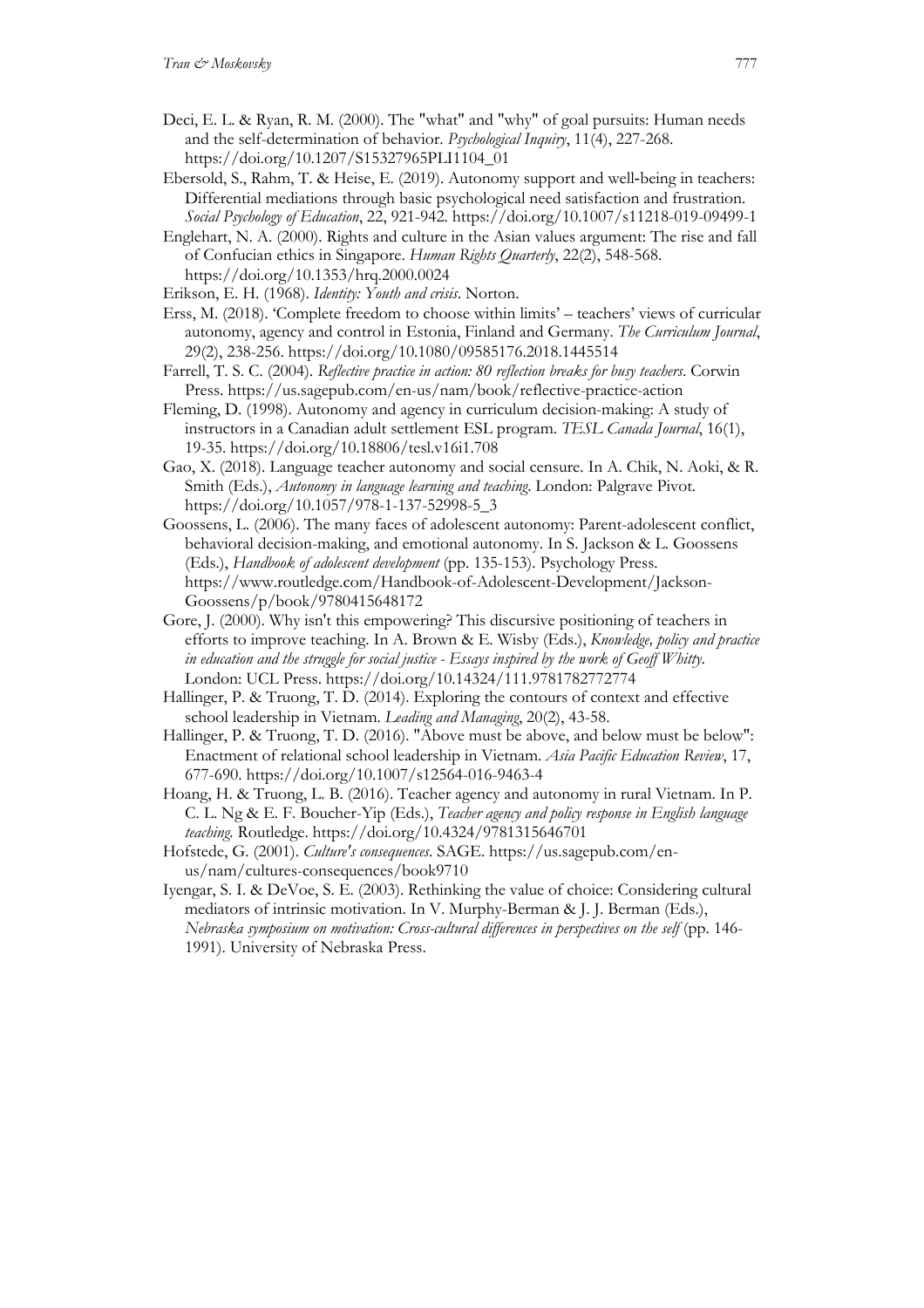- Jang, H., Reeve, J. & Deci, E. L. (2010). Engaging students in learning activities: It is not autonomy support or structure but autonomy support and structure. *Journal of Educational Psychology*, 103(2), 588-600. https://doi.org/10.1037/a0019682
- Kagitcibasi, C. (2005). Autonomy and relatedness in cultural context: Implications for self and family. *Journal of Cross-Cultural Psychology*, 36(4), 403-422. https://doi.org/10.1177/0022022105275959
- Klaeijsen, A., Vermeulen, M. & Martens, R. (2018). Teachers' innovative behaviour: The importance of basic psychological need satisfaction, intrinsic motivation, and occupational self-efficacy. *Scandinavian Journal of Educational Research*, 62(5), 769-782. https://doi.org/10.1080/00313831.2017.1306803
- Korthagen, F. A. J. & Evelein, F. G. (2016). Relations between student teachers' basic needs fulfillment and their teaching behavior. *Teaching and Teacher Education*, 60, 234- 244. https://doi.org/10.1016/j.tate.2016.08.021
- Korucu-Kis, S. & Demir, Y. (2019). A review of graduate research on reflective practices in English language teacher education: Implications. *Issues in Educational Research*, 29(4), 1241-1261. http://www.iier.org.au/iier29/korucu-kis.pdf
- Le, V. H. (2014). Recognising traditional collective identity for improving the quality of learning in Vietnamese higher education. *International Journal of Research in Social Sciences*, 4(8), 42-47.

https://www.academia.edu/35581827/RECOGNISING\_TRADITIONAL\_COLLECTIVE\_ IDENTITY\_FOR\_IMPROVING\_THE\_QUALITY\_OF\_LEARNING\_IN\_VIETNAMESE \_HIGHER\_EDUCATION

- Lennert da Silva, A. L. & Molstad, C. E. (2020). Teacher autonomy and teacher agency: A comparative study in Brazilian and Norwegian lower secondary education. *The Curriculum Journal*, 31(1), 115-131. https://doi.org/10.1002/curj.3
- Levesque, C., Zuehlke, A. N., Stanek, L. R. & Ryan, R. M. (2004). Autonomy and competence in German and American university students: A comparative study based on self-determination theory. *Journal of Educational Psychology*, 96(1), 68-84. https://doi.org/10.1037/0022-0663.96.1.68
- MacBeath, J. (2012). *Future of teaching profession*. Education International Research Institute, University of Cambridge. https://download.eiie.org/Docs/WebDepot/EI%20Study%20on%20the%20Future%20of%20Teaching %20Profession.pdf
- Mahler, M. S. (1972). On the first three subphases of the separation-individuation process. *The International Journal of Psychoanalysis*, 53(3), 333-338.

https://www.proquest.com/openview/80ff3707d14f3d8b3016676d08c077b4/1 Markus, H. R. & Kitayama, S. (1991). Culture and the self: Implications for cognition, emotion, and motivation. *Psychological Review*, 98(2), 224-253. https://doi.org/10.1037/0033-295X.98.2.224

- McGrath, I. (2000). Teacher autonomy. In B. Sinclair, I. McGrath & T. Lamb (Eds.), *Learner autonomy, teacher autonomy: Future directions* (pp. 100-110). Pearson.
- McHale, S. (2002). Mapping a Vietnamese Confucian past and its transition to modernity. In B. A. Elman, J. B. Duncan & H. Ooms (Eds.), *Rethinking Confucianism: Past and present in China, Japan, Korea, and Vietnam* (pp. 397-430). University of California.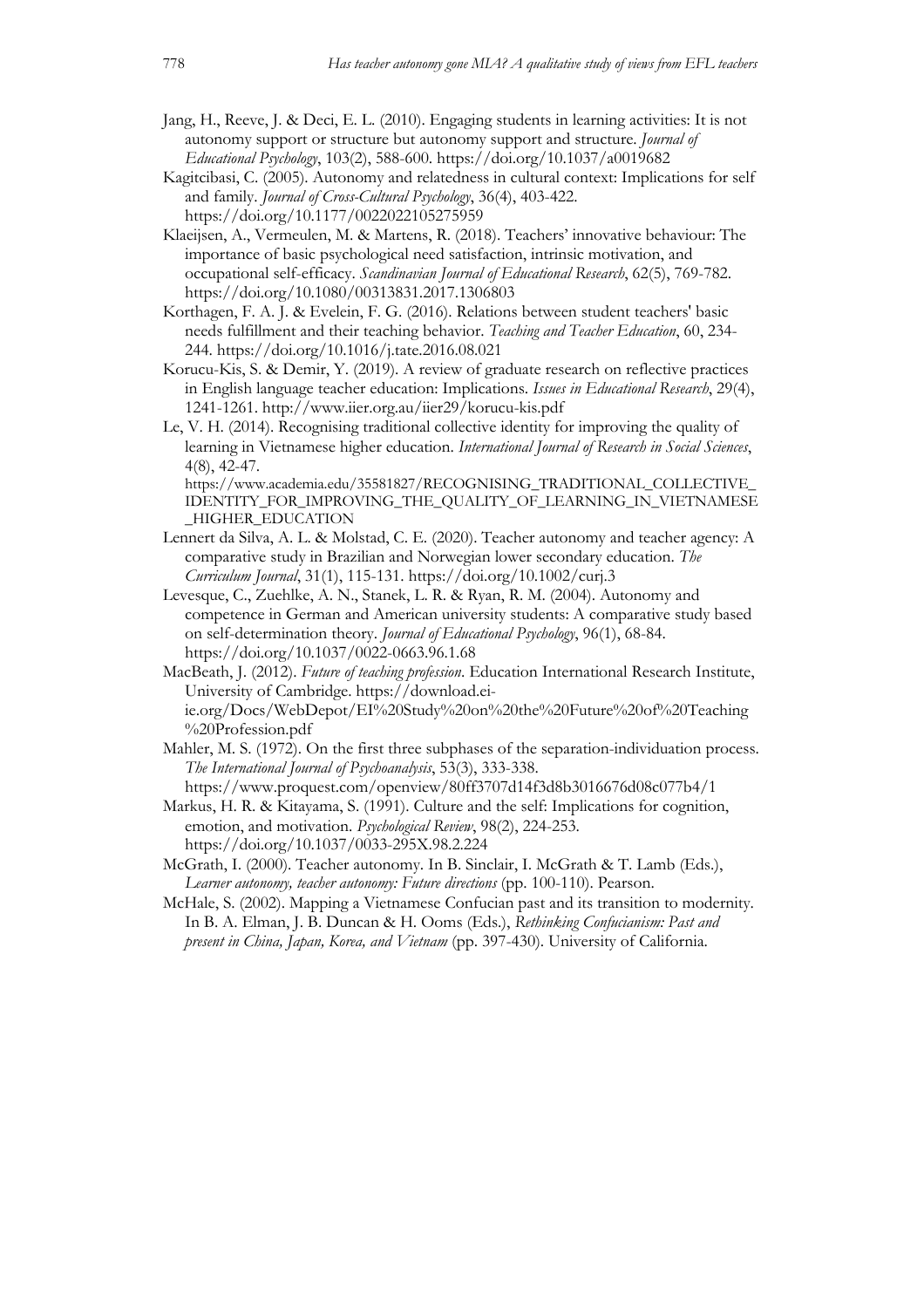- Müller, F. H. & Louw, J. (2004). Learning environment, motivation and interest: Perspectives on self-determination theory. *South African Journal of Psychology*, 34(2), 169- 190. https://doi.org/10.1177/008124630403400201
- Nalipay, M. J. N., King, R. B. & Cai, Y. (2020). Autonomy is equally important across East and West: Testing the cross-cultural universality of Self-determination theory. *Journal of Adolescence*, 78(1), 67-72. https://doi.org/10.1016/j.adolescence.2019.12.009
- Nguyen, Q. T. N. (2016). The Vietnamese values system: A blend of oriental, Western and socialist values. *International Education Studies*, 9(12), 32-40. https://doi.org/10.5539/ies.v9n12p32
- Nguyen, H. T., Walkinshaw, I. & Pham, H. H. (2017). EMI programs in a Vietnamese university: Language, pedagogy and policy issues. In B. Fenton-Smith, P. Humphreys & I. Walkinshaw (Eds.), *English medium instruction in higher education in Asia-Pacific: From policy to pedagogy* (pp. 37-52). Springer. https://link.springer.com/chapter/10.1007/978- 3-319-51976-0\_3
- Nguyen, X. N. C. M. & Walkinshaw, I. (2018). Autonomy in teaching practice: Insights from Vietnamese English language teachers trained in inner-circle countries. *Teaching and Teacher Education*, 69, 21-32. https://doi.org/10.1016/j.tate.2017.08.015
- Oishi, S., Diener, E. F., Lucas, R. E. & Suh, E. M. (1999). Cross-cultural variations in predictors of life satisfaction: Perspectives from needs and values. *Personality and Social Psychology Bulletin*, 25(8), 980-990. https://doi.org/10.1177/01461672992511006
- Öztürk, I. H. (2011). Curriculum reform and teacher autonomy in Turkey: The case of the history teaching. *International Journal of Instruction*, 4(2), 113-128. https://www.eiji.net/dosyalar/iji\_2011\_2\_7.pdf
- Parker, G. (2015). Teachers' autonomy. *Research in Education*, 93(1), 19-33. https://doi.org/10.7227/RIE.0008
- Pearson, L. C. & Hall, B. W. (1993). Initial construct validation of the teaching autonomy scale. *The Journal of Educational Research*, 86(3), 172-178. https://doi.org/10.1080/00220671.1993.9941155
- Pearson, L. C. & Moomaw, W. (2005). The relationship between teacher autonomy and stress, work satisfaction, empowerment, and professionalism. *Educational Research Quarterly*, 29(1), 38-54. https://eric.ed.gov/?id=EJ718115
- Pelletier, L. G., Séguin-Lévesque, C. & Legault, L. (2002). Pressure from above and pressure from below as determinants of teachers' motivation and teaching behaviors. *Journal of Educational Psychology*, 94(1), 186-196. https://doi.org/10.1037/0022- 0663.94.1.186
- Reeve, J. M. (2009). Why teachers adopt a controlling motivating style toward students and how they can become more autonomy supportive. *Educational Psychologist*, 44(3), 159-175. https://doi.org/10.1080/00461520903028990

Roth, G. (2014). Antecedents and outcomes of teachers' autonomous motivation: A selfdetermination theory analysis. In P. W. Richardson, S. A. Karabenick & H. M. G. Watt (Eds.), *Teacher motivation: Theory and practice*. Routledge.

https://www.routledge.com/Teacher-Motivation-Theory-and-Practice/Richardson-Karabenick-Watt/p/book/9780415526845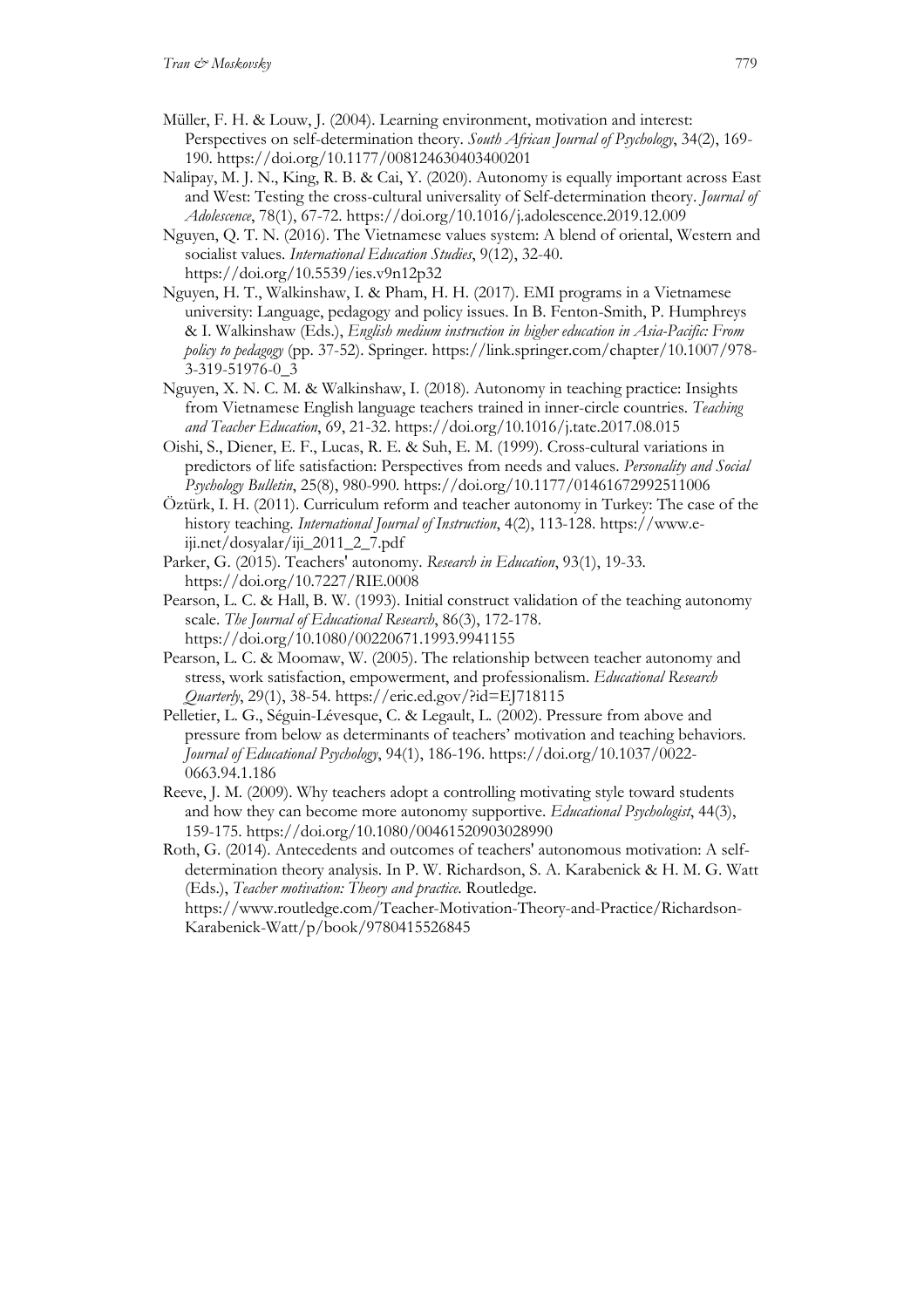- Roth, G., Assor, A., Kanat-Maymon, Y. & Kaplan, H. (2007). Autonomous motivation for teaching: How self-determined teaching may lead to self-determined learning. *Journal of Educational Psychology*, 99(4), 761-744. https://doi.org/10.1037/0022- 0663.99.4.761
- Ryan, R. M. & Connell, J. P. (1989). Perceived locus of causality and internalization: Examining reasons for acting in two domains. *Journal of Personality and Social Psychology*, 57(5), 749-761.
	- https://selfdeterminationtheory.org/SDT/documents/1989\_RyanConnell.pdf
- Ryan, R. M. & Deci, E. L. (2000a). Intrinsic and extrinsic motivaions: Classic definitions and new directions. *Contemporary Educational Psychology*, 25(1), 54-67. https://doi.org/10.1006/ceps.1999.1020
- Ryan, R. M. & Deci, E. L. (2000b). Self-determination theory and the facilitation of intrinsic motivation, social development, and well-being. *American Psychologist*, 55(1), 68- 78. https://doi.org/10.1037/0003-066X.55.1.68
- Ryan, R. M. & Deci, E. L. (2006). Self-regulation and the problem of human autonomy: Does psychology need choice, self-determination, and will? *Journal of Personality*, 74(6), 1557-1586. https://doi.org/10.1111/j.1467-6494.2006.00420.x
- Ryan, R. M. & Deci, E. L. (2011). A self-determination theory perspective on social, institutional, cultural, and economic supports for autonomy and their importance for well-being. In V. Chirkov, R. M. Ryan & K. M. Sheldon (Eds.), *Human autonomy in crosscultural context*, pp. 45-64). Springer. https://doi.org/10.1007/978-90-481-9667-8\_3
- Ryan, R. M. & Deci, E. L. (2017). *Self-determination theory: Basic psychological needs in motivation, development, and wellness*. The Guilford Press. https://www.guilford.com/books/Self-Determination-Theory/Ryan-Deci/9781462538966
- Ryan, R. M. & Lynch, J. H. (1989). Emotional autonomy versus detachment: Revisiting the vicissitudes of adolescence and young adulthood. *Child Development*, 60(2), 340-356. https://doi.org/10.2307/1130981
- Schwartz, S. H. (2006). A theory of cultural value orientations: Explication and applications. *Comparative Sociology*, 5(2-3), 137-182. https://doi.org/10.1163/156913306778667357
- Short, P. M. (1994). Defining teacher empowerment. *Education*, 114(4), 488-492. link.gale.com/apps/doc/A16138677/AONE?u=googlescholar&sid=bookmark-AONE&xid=860899cb
- Siuty, M. B., Leko, M. M. & Knackstedt, K. M. (2016). Unraveling the role of curriculum in teacher decision making. *Teacher Education and Special Education*, 41(1), 39-57. https://doi.org/10.1177/0888406416683230
- Skaalvik, E. M. & Skaalvik, S. (2014). Teacher self-efficacy and perceived autonomy: Relations with teacher engagement, job satisfaction, and emotional exhaustion. *Psychological Reports*, 114(1), 68-77. https://doi.org/10.2466/14.02.PR0.114k14w0
- Smith, R. C. (2001). Teacher education for teacher-learner autonomy. In J. Gollin, G. Ferguson & H. Trappes-Lomax (Eds.), *Symposium for language teacher educators: Papers from three IALS Symposia*. Edinburgh: University of Edinburgh. http://homepages.warwick.ac.uk/~elsdr/Teacher\_autonomy.pdf
- Soenens, B. & Vansteenkiste, M. (2005). Antecedents and outcomes of self-determination in 3 life domains: The role of parents' and teachers' autonomy support. *Journal of Youth and Adolescence*, 34(6), 589-604. https://doi.org/10.1007/s10964-005-8948-y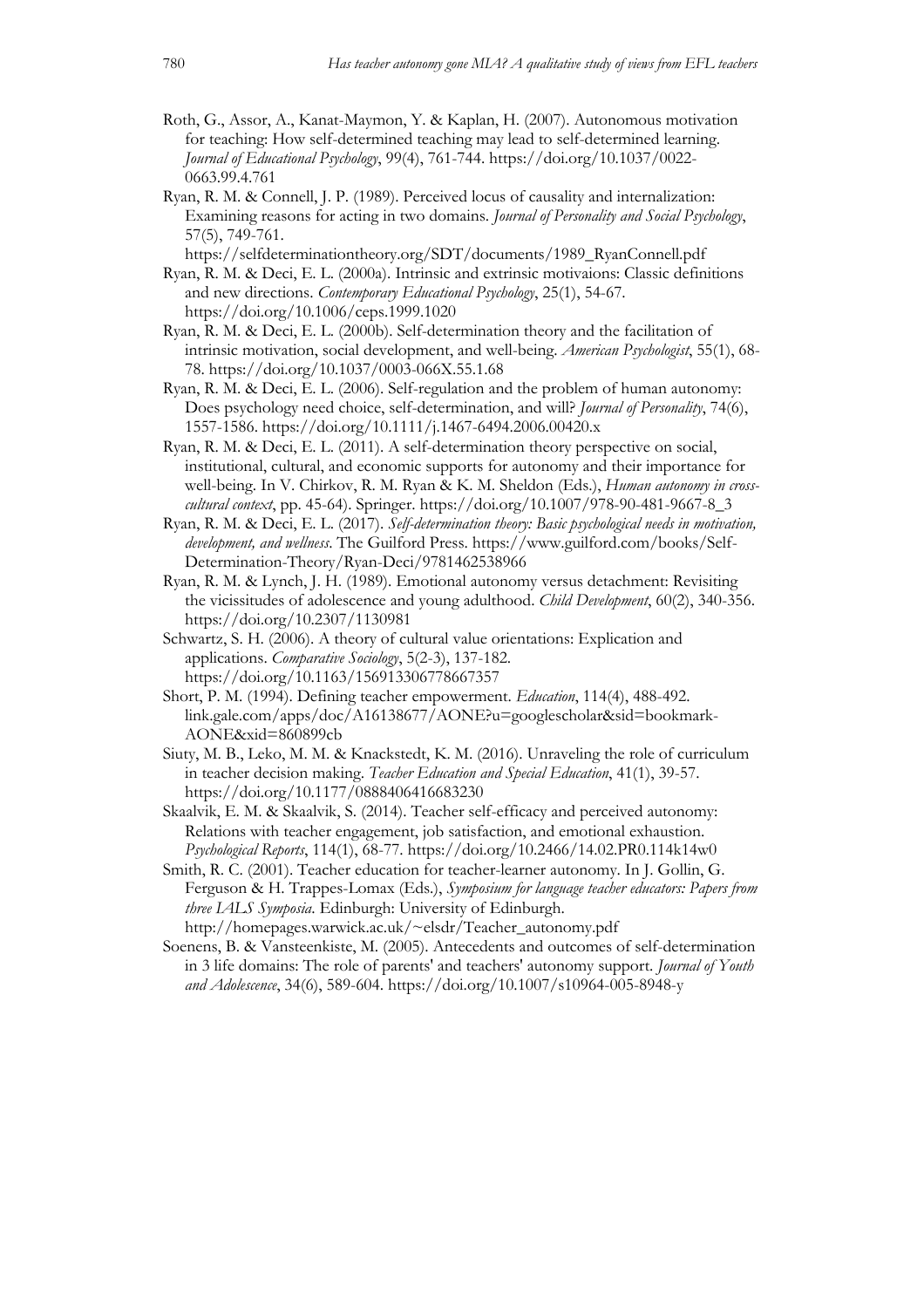- Strong, L. E. G. & Yoshida, R. K. (2014). Teachers' autonomy in today's educational climate: Current perceptions from an acceptable instrument. *Educational Studies*, 50(2), 123-145. https://doi.org/10.1080/00131946.2014.880922
- Tahirsylaj, A. (2019). Teacher autonomy and responsibility variation and association with student performance in Didaktik and curriculum traditions. *Journal of Curriculum Studies*, 51(2), 162-184. https://doi.org/10.1080/00220272.2018.1535667
- Tran, J. (2012). Vietnamese higher education and the issue of enhancing graduate employability. *Journal of Teaching and Learning for Graduate Employability*, 3(1), 2-16. https://doi.org/10.21153/jtlge2012vol3no1art554
- Triandis, H. C., Villareal, M. J., Asai, M. & Lucca, N. (1988). Individualism and collectivism: Cross-cultural perspectives on self-ingroup relationships. *Journal of Personal and Social Psychology*, 54(2), 323-338. https://doi.org/10.1037/0022-3514.54.2.323
- Truong, D. T. (2013). *Confucian values and school leadership in Vietnam*. Unpublished PhD dissertation, Victoria University of Wellington, New Zealand. http://hdl.handle.net/10063/2774
- Truong, T. D. & Hallinger, P. (2017). Exploring cultural context and school leadership: conceptualizing an indigenous model of có uy school leadership in Vietnam. *International Journal of Leadership in Education*, 20(5), 539-561. https://doi.org/10.1080/13603124.2015.1105388
- Truong, T. D., Hallinger, P. & Sanga, K. (2017). Confucian values and school leadership in Vietnam: Exploring the influence of culture on principal decision making. *Educational Management Administration & Leadership*, 45(1), 77-100. https://doi.org/10.1177/1741143215607877
- Uchida, Y. & Kitayama, S. (2009). Happiness and unhappiness in East and West: Themes and variations. *Emotion*, 9(4), 441-456. https://doi.org/10.1037/a0015634
- Vansteenkiste, M., Zhou, M., Lens, W. & Soenens, B. (2005). Experiences of autonomy and control among Chinese learners: Vitalizing or immobilizing? *Journal of Educational Psychology*, *97*(3), 468-483. https://doi.org/10.1037/0022-0663.97.3.468
- Vlachopoulos, S. P., Asci, F. H., Cid, L., Ersoz, G., Gonzalez-Cutre, D., Moreno-Murcia, J. A. & Moutao, J. (2013). Cross-cultural invariance of the basic psychological needs in exercise scale and need satisfaction latent mean differences among Greek, Spanish, Portuguese and Turkish samples. *Psychology of Sport and Exercise*, 14(5), 622-631. https://doi.org/10.1016/j.psychsport.2013.03.002
- Wei, C., Sun, X., Liu, J., Zhou, C. & Xue, G. (2017). High power distance enhances employees' preference for likable managers: A resource dependency perspective. *Frontiers in Psychology*, 7, 1-14. https://doi.org/10.3389/fpsyg.2016.02066
- Wermke, W. & Höstfält, G. (2014). Contextualising teacher autonomy in time and space: A model for comparing various forms of governing the teaching profession. *Journal of Curriculum Studies*, 46(1), 58-80. https://doi.org/10.1080/00220272.2013.812681
- Wermke, W., Rick, S. O. & Salokangas, M. (2019). Decision-making and control: Perceived autonomy of teachers in Germany and Sweden. *Journal of Curriculum Studies*, 51(3), 206-325. https://doi.org/10.1080/00220272.2018.1482960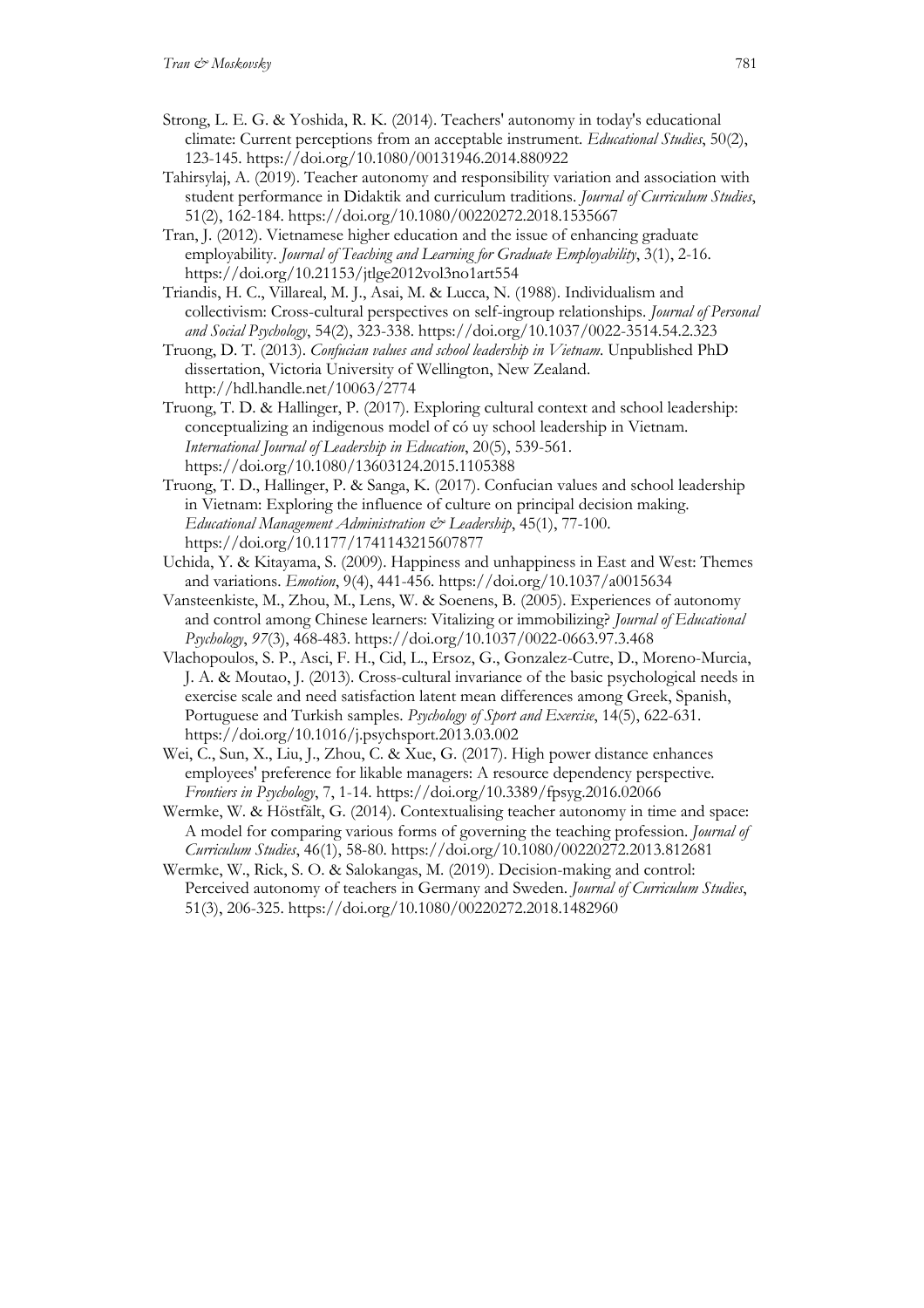- Wilches, J. U. (2007). Teacher autonomy: A critical review of the research and concept beyond applied linguistics. *Íkala*, 12(1), 245-275.
- https://revistas.udea.edu.co/index.php/ikala/article/view/2720 Woolfolk, A. E., Rossof, B. & Hoy, W. K. (1990). Teachers' sense of efficacy and their beliefs about managing students. *Teaching and Teacher Education*, 6(2), 137-148. https://doi.org/10.1016/0742-051X(90)90031-Y
- Worth, J. & Van den Brande, J. (2020). *Teacher autonomy: How does it relate to job satisfaction and retention?* UK: National Foundation for Educational Research. https://eric.ed.gov/?id=ED604418
- Xiang, S. & Liu, Y. (2018). Understanding the joint effects of perceived parental psychological control and insecure attachment styles: A differentiated approach to adolescent autonomy. *Personality and Individual Differences*, 126(1), 12-18. https://doi.org/10.1016/j.paid.2018.01.009
- Yamauchi, H. & Tanaka, K. (1998). Relations of autonomy, self-referenced beliefs, and self-regulated learning among Japanese children. *Psychological Reports*, 82(3), 803-816. https://doi.org/10.2466/PR0.82.3.803-816
- Yan, C. (2012). 'We can only change in a small way': A study of secondary English teachers' implementation of curriculum reform in China. *Journal of Educational Change*, 13, 431-447. https://doi.org/10.1007/S10833-012-9186-1
- Zee, M. & Koomen, H. M. Y. (2016). Teacher self-efficacy and its effects on classroom processes, student academic adjustment, and teacher well-being: A synthesis of 40 years of research. *Review of Educational Research*, 86(4), 981-1015. https://doi.org/10.3102/0034654315626801

### **Appendix A: Interview questions**

- 1. Do you have the freedom to choose your own courses?
- 2. If yes, please tell me more about your course selection.
- 3. If no, who made the decision related to course selection? How do you feel about the restriction in choosing your own courses?

# **Appendix B: Interview questions (Vietnamese version)**

- 1. Thầy/cô có quyền tự do lựa chọn khóa học để giảng dạy hay không?
- 2. Nếu có, xin vui lòng cho biết thêm về sự tự chủ của thầy/cô trong việc lựa chọn khóa học để giảng dạy.
- 3. Nếu không, ai là người đưa ra quyết định liên quan đến việc lựa chọn khóa học để giảng dạy của thầy/cô? Thầy/cô cảm nhận thế nào về sự hạn chế trong việc lựa chọn các khóa học để giảng day?

#### **Disclosure statement**

The authors declared no potential conflicts of interest with respect to the research, authorship, and/or publication of this article.